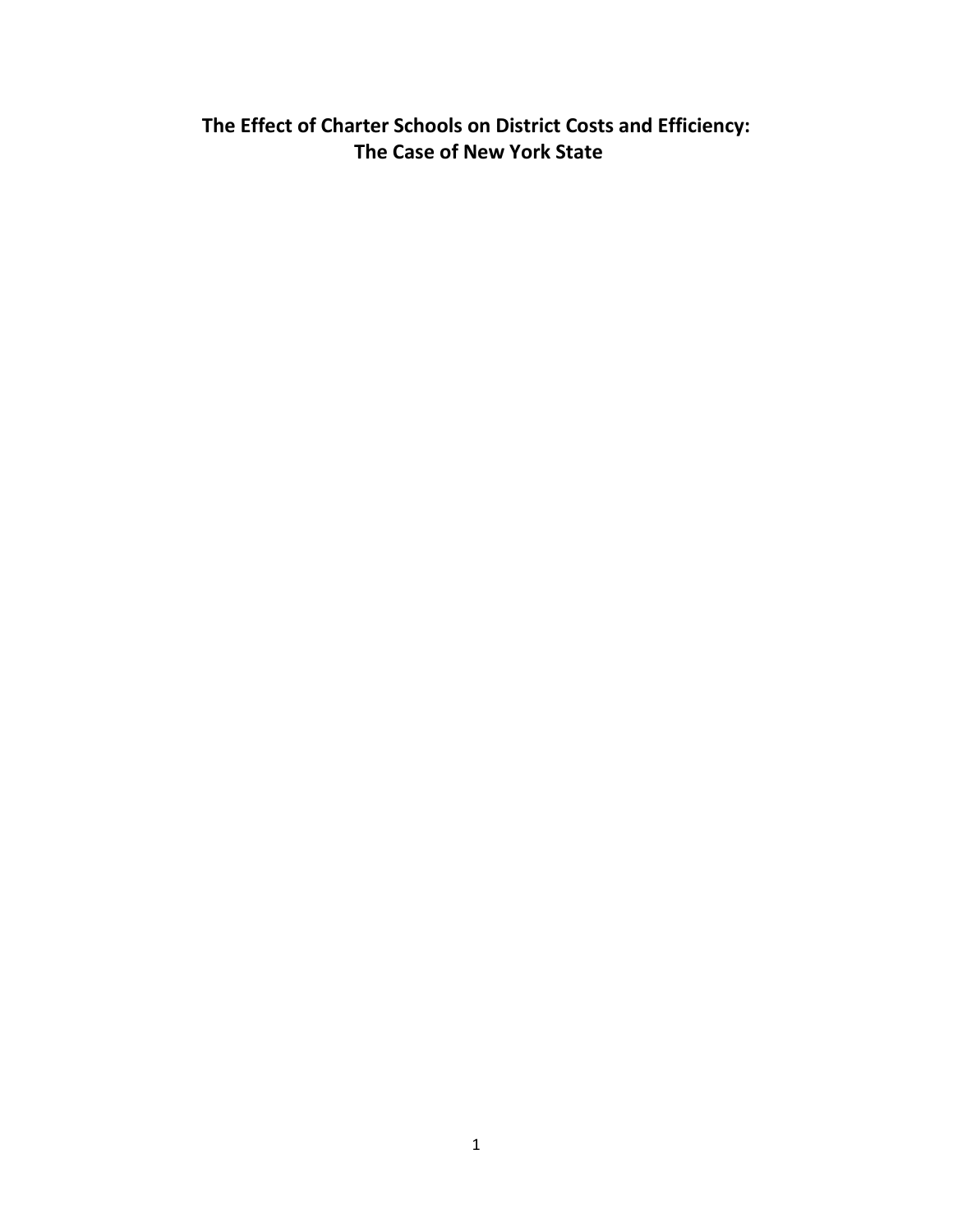## **Abstract**

This paper estimates how charter schools influence the cost and efficiency of providing education in traditional public schools. Charter schools can influence the costs of providing education by reducing economies of scale and by changing the share of high cost students the district serves. They might also increase district efficiency through competition. This paper is the first to estimate the net of both mechanisms. Utilizing data for New York State school districts from 1998/99 to 2013/14, we estimate difference-in-differences models to assess the effect of charter schools on enrollment and the percentages of students in various need categories. Then, we estimate an expenditure function that controls for student test scores, costs factors, and other factors that might influence district efficiency to measure changes in district efficiency associated with charter school entry. We find that charter schools increase the cost of providing education and increase efficiency. Specifications breaking down the post period in different time intervals find efficiency gains that increase over time.

# **APPLICATIONS FOR PRACTICE**

- Our conceptual framework establishes that charter schools can influence the cost and efficiency of providing education in traditional public schools.
- We estimate how charter schools impact the costs and efficiency of providing education in school districts.
- We provide evidence that efficiency gains are greater than cost increases and that these gains increase over time.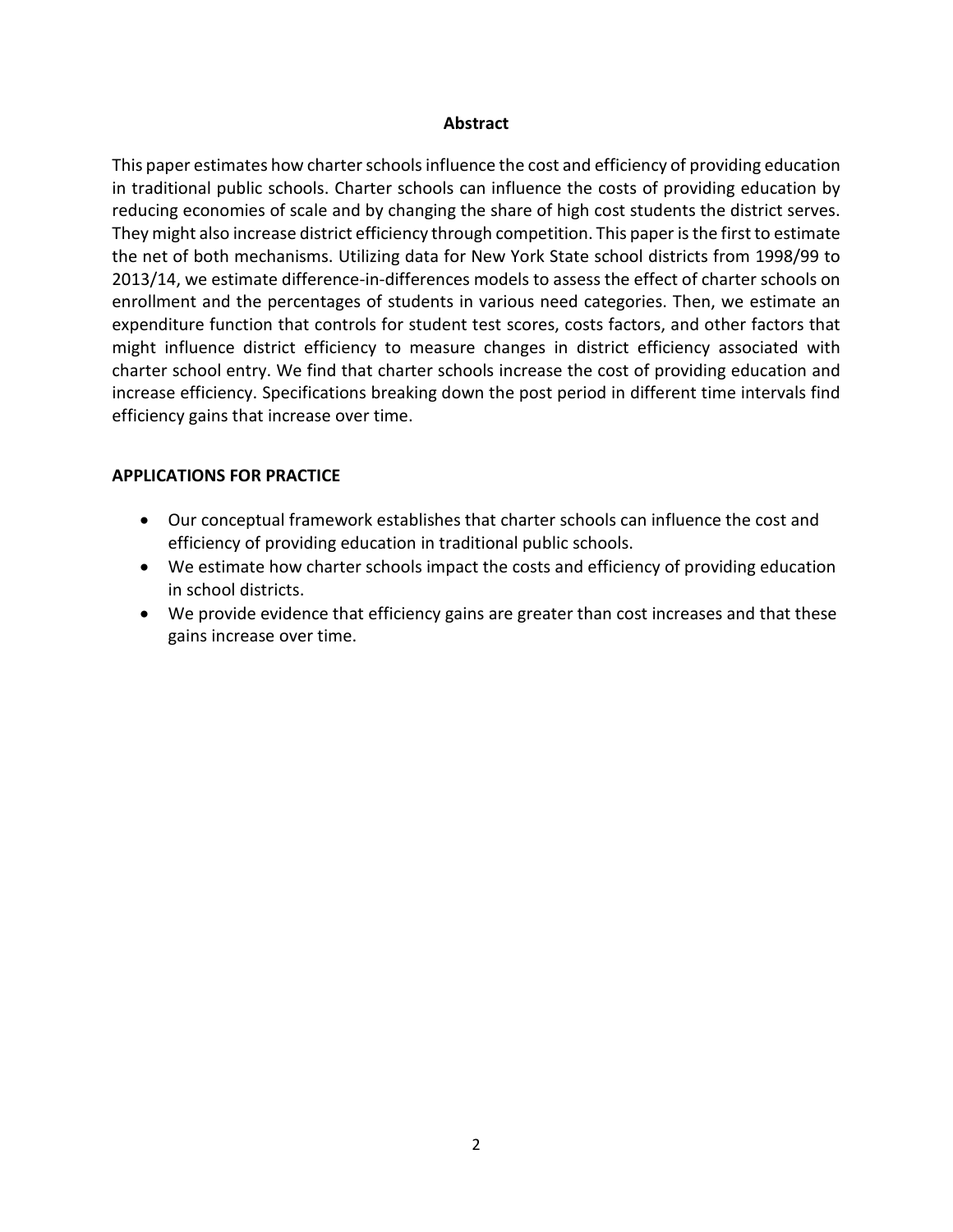## **INTRODUCTION**

Charter schools are publicly funded schools that operate under contract with an authorizing agency specified by state law. Charter schools are usually open to all who wish to attend within a given geographic area, and cannot charge tuition. However, students are not automatically enrolled into a charter school, but are admitted only upon application. Oversubscribed charter schools are typically required to admit students using a lottery (Bulkley and Bifulco 2015; NASPC 2015). Charter schools typically have extensive autonomy over their operations. For instance, in most states, charter schools choose their own curriculum and decide over salaries and benefits outside union contracts. In return for funding and autonomy, they must meet accountability standards specified in their contract with the authorizing agency. Authorizing agencies differ between states but almost always include local school boards and state boards of education. The contract lasts for a set number of years and must be renewed for the school to continue receiving public funding.

Choice advocates have argued organizational autonomy and the pressure to compete for students makes charter schools more innovative and of higher quality than traditional public schools. Additionally, by creating competition for district schools, they are seen as "a tide that lifts all boats" increasing school quality for all public school students (Friedman, 1955, 1962; Hoxby, 2002, 2003a, 2003b). Charter schools are also recognized as an opportunity to overcome the isolation of students trapped in low performing school districts (Viteritti 1999). School choice opponents, on the other side, have worried that charter school programs may increase segregation and the isolation of disadvantaged students (Cobb and Glass 1999; Frankenberg et al. 2010). Further, they have raised concerns that charter schools drain resources from traditional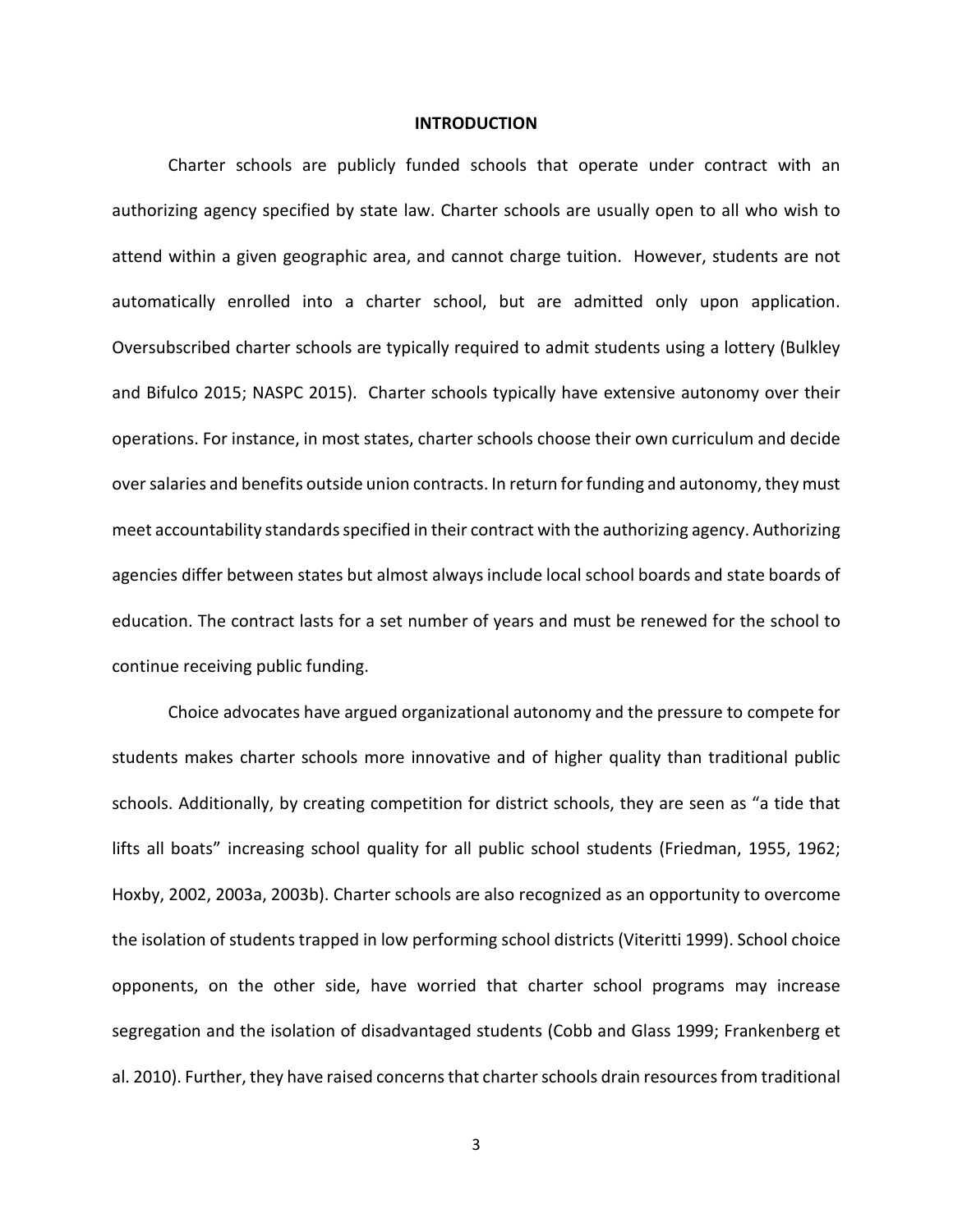public schools and increase per pupil costs by attracting students that are less costly to educate (Arsen et al. 1999; Moodey's 2013; Molnar 1996).

A few studies have examined the impact of charter schools on district finances and expenditure choices (Arsen & Ni 2012; Bifulco & Reback 2014; Welsch 2011), and at least one has directly examined the cost and efficiency of charter schools relative to traditional public schools (Gronberg, Jansen, and Taylor 2012). Also, several studies have tried to estimate the effect of charter schools on the performance of students who remain in traditional public schools (Booker et al. 2008; Bettinger 2005; Imberman 2011; Ladd et al. 2017). But none of these studies directly address the effect of charter schools on traditional public school district costs and efficiency.

This study draws on concepts from the literature on educational costs to estimate the effect that charter schools have on the amount of per pupil expenditures districts spend to achieve a given level of student outcomes (Duncombe and Yinger 1998, 2005, 2008, 20011a, 2011b). We posit that charter schools can affect the minimum costs required to achieve a given level of student outcomes by influencing the level of enrollment in the district and/or the proportion of students with relatively high needs. Competition from charter schools can also influence district efficiency, i.e. how much district expenditures exceed minimum costs given current technology. More specifically, we investigate the following three research questions: 1) What is the impact of charter schools on costs in traditional public schools? 2) How does charter school competition affect school district efficiency? and 3) What is the net effect of changes in cost and efficiency for traditional public schools?

Our empirical strategy builds on techniques applied in program evaluation (Card and Krueger 1994; Angrist and Pischke 2008) and education cost-function research (Duncombe and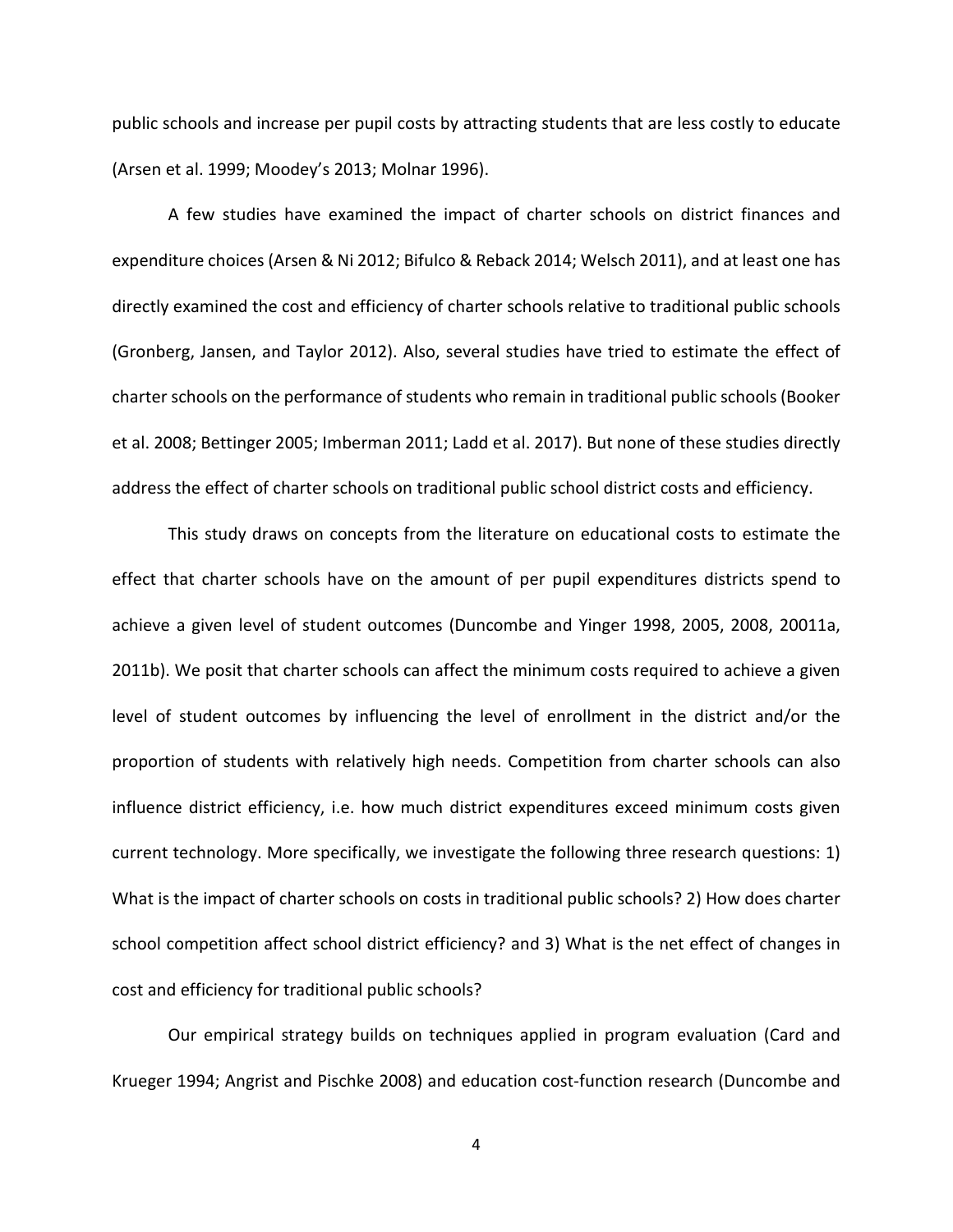Yinger 1998, 2005, 2008, 2011a, 2011b). Utilizing data from New York State, we start with using difference-in-differences models to estimate the effect of charter school entry on district enrollment and the percentages of students in various need categories. Next, we estimate an expenditure-function that controls for service outcomes, district costs, and other factors that might influence district efficiency. We include a charter school identifier in these expenditure models to measure how charter schools influence school district efficiency. Finally, using estimates from the same expenditure-function and the difference-in-differences models, we calculate changes in district costs and compare them with the charter school efficiency effects.

Our findings suggest that charter schools decrease enrollment, increase the share of poor and disabled students, and decrease the share of students with limited English proficiency in traditional public schools. These findings are consistent with research showing that charter schools reduce the number of students in traditional public schools (Arsen and Ni 2012; Bifulco and Reback 2014), enroll lower shares of students with disabilities (Jabbar 2016), admit greater shares of high performing students from public schools (Welner 2013; West et al. 2006; Ladd et al. 2017), and target certain groups of students and specialize in educating them (Thernstrom and Therstrom 2003). Together, these effects increase the minimum per pupil amount a typical sized district has to spend for reaching a given level of performance by 2.45 percent in the shortterm and 3.45 percent in the longer-run. Although we caution that these estimates have a large confidence intervals around them.

Our results also suggest that efficiency gains in response to charter schools decrease the amount districts spend to achieve a given level of outcomes by 3.29 in the short-term and 6.99 percent in the longer-run. The finding is consistent with literature showing that charter school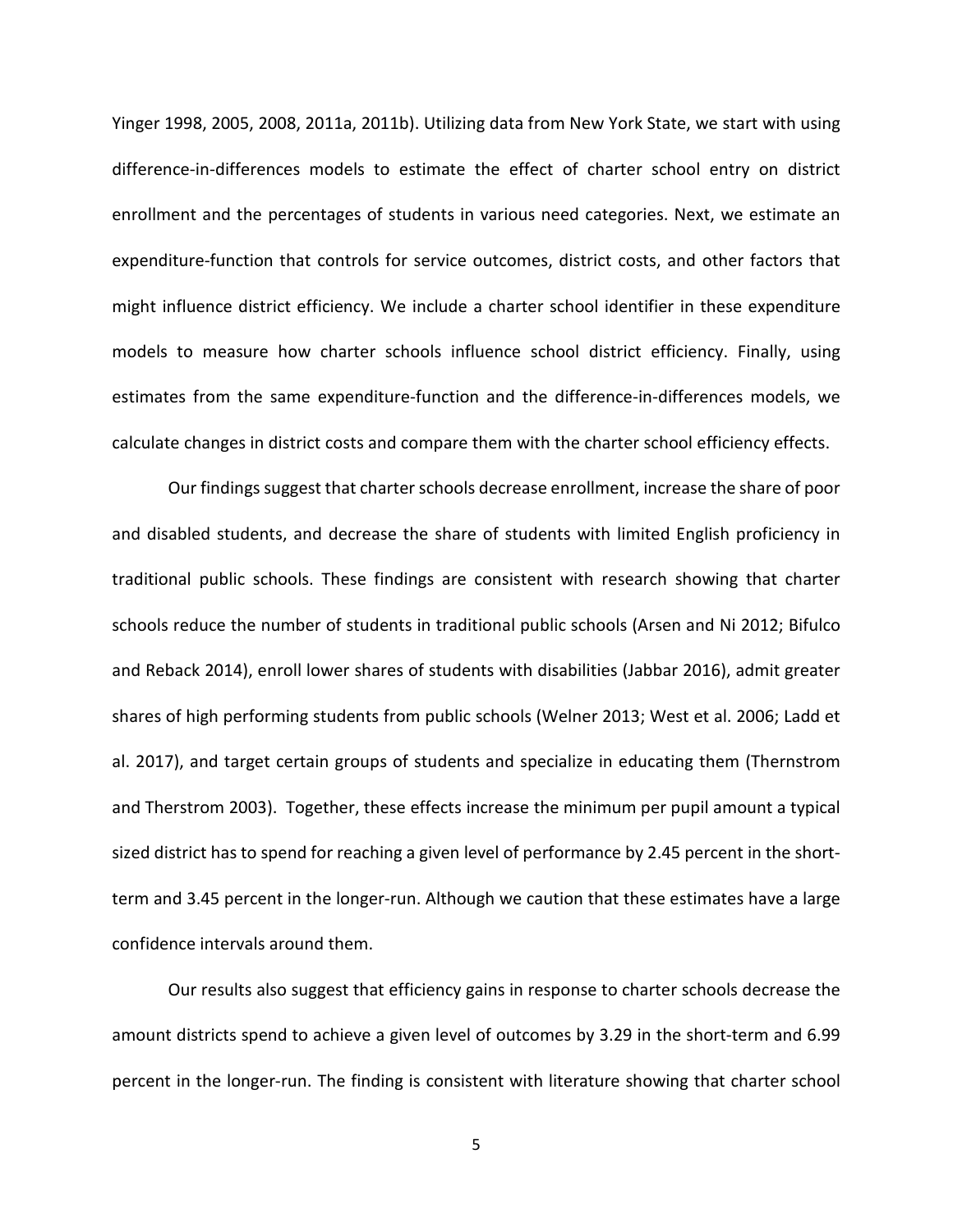entry leads to improved service provision in traditional schools (Booker et al. 2008). Therefore, comparing cost increases and efficiency gains, charter schools reduce the expenditure per pupil used to reach a given performance level, by 0.84 percent in the first four years and by 3.54 percent five to eight years after charter school entry.

Our findings contribute to the emerging literature on charter school finances in the following ways. First, our study establishes, theoretically and empirically, that charter schools influence the cost and efficiency of providing education and that both of these factors have to be considered in estimating the net effect of charters on spending in traditional public schools. Second, we develop an approach that combines methods from the program evaluation and the cost function literatures to estimate the effects of charter schools on school district expenditures—clarifying both the strengths and limitations of the approach. Finally, we provide evidence that the entry of charter schools in New York has both increased the per pupil cost of education and increased efficiency in traditional school districts.

The remainder of the article is organized as follows. Section 2 describes the charter school program in New York State. Sections 3 and 4 lay out the key conceptual considerations that guide the interpretation of our analysis and outline our empirical strategy. Section 5 describes the sample and measures we use to implement our empirical strategy. Section 6 presents the results of our analysis and Section 7 summarizes our conclusions.

## **NEW YORK STATE CHARTER SCHOOL PROGRAM**

In New York State, the first charter schools started operating in the fall of 1999. Students can apply for admission to charter schools, which select students by lottery if they are oversubscribed. Although students outside the district where a charter school is located can be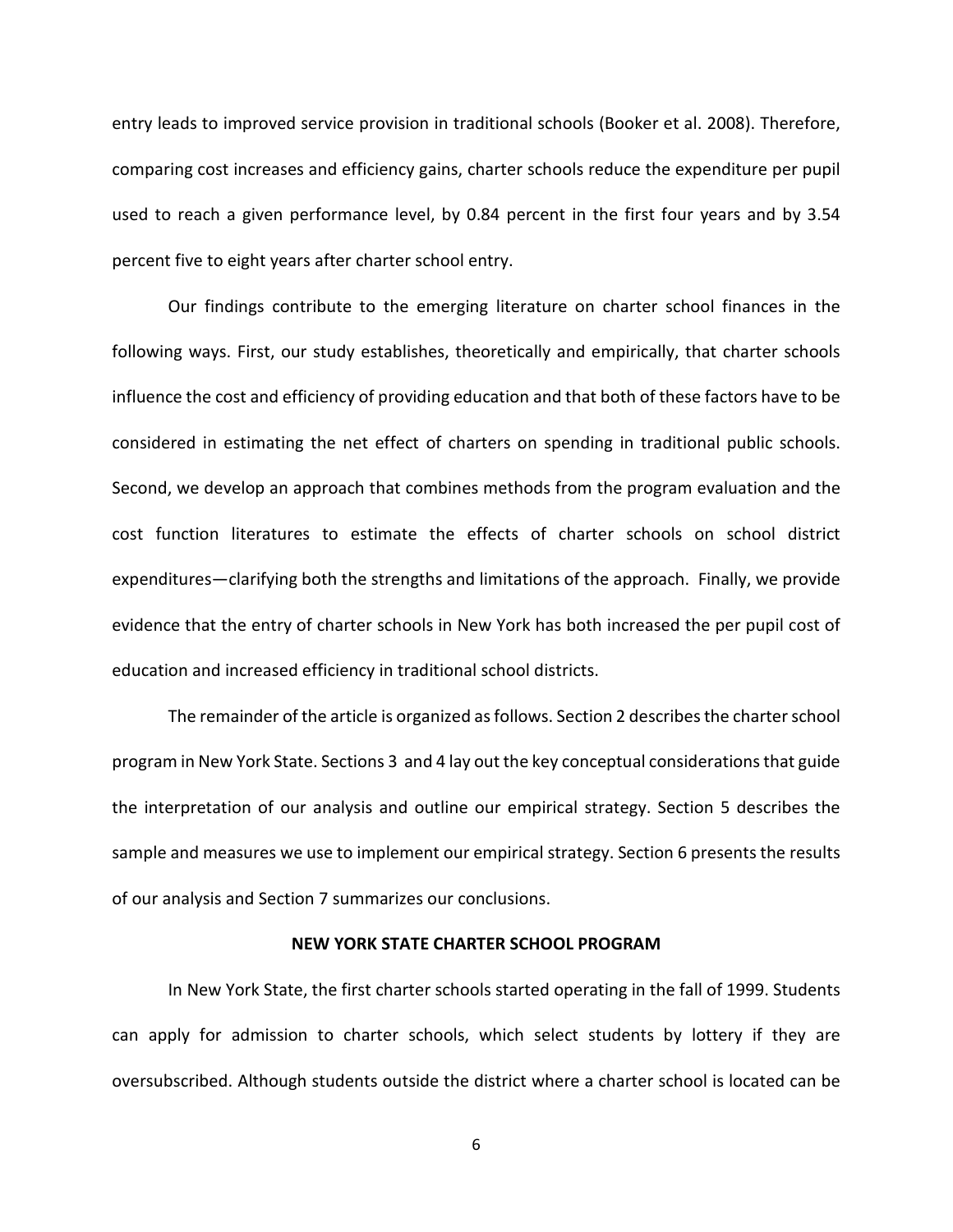admitted, the lottery process gives preferences to students residing in the district where the charter school is located (NYS Charter School Law Subsection 2854 (2b)).

A charter school's primary source of funding in New York State is per pupil payments from the districts in which their students reside. The amount a district pays per student is equal to the approved operating expenses per pupil in the district. Charter schools receive additional funding for students with disabilities. The additional weight students with disabilities receive in the funding formula varies between 1.65 for students with severe disabilities and 0.9 for students with less severe disabilities. Charter schools do not receive additional funding for students with limited English proficiency or living in poverty. Further, the districts provide textbooks, software, transportation, health and special education evaluation services to charter schools. (NYS Charter School Law Subsection 2853).

Charter schools are closely regulated by the charter school authorizers, which include the SUNY Board of Trustees and the State Board of Regents. Additionally, local school district boards are able to approve districts schools converting to charter schools, with final approval given to the State Board of Regents. The National Alliance of Public Charter Schools identifies New York as being among the states using comprehensive monitoring and data collection as well as clear renewal, nonrenewal, and revocation processes to oversee charter schools (NAPCS 2017).

For data availability reasons, we focus on charter schools outside New York City (NYC) in this study. Table 1 shows the 20 districts outside NYC that have or have had charter schools since 1999/00. The first charter school was opened in Albany in the fall of 1999. The highest counts of charter schools are in Albany, Buffalo, and Rochester. Albany, Buffalo, and Lackawanna have the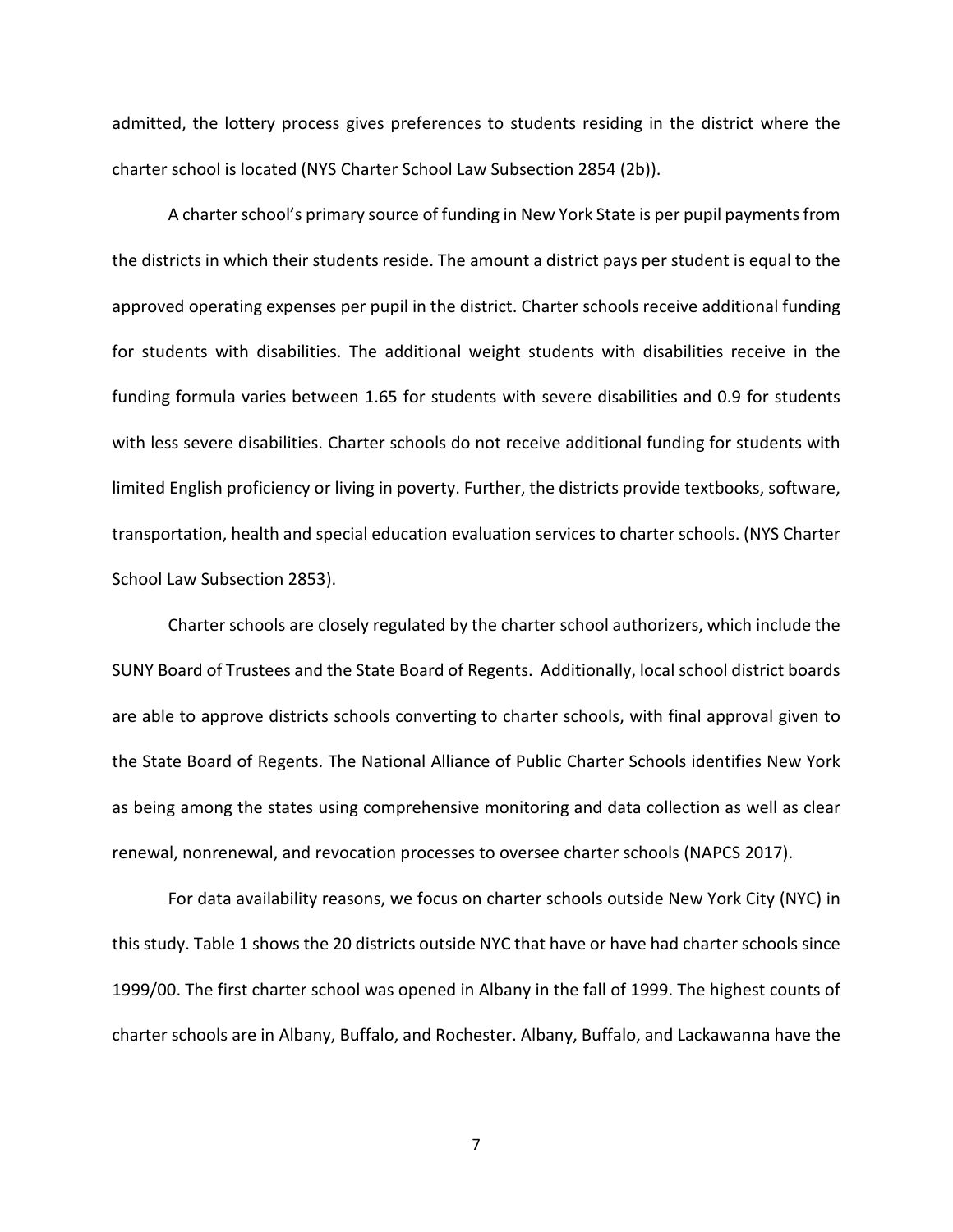highest shares of charter school enrollments with more than 20 percent of resident public school students attending charter schools in these districts.

For purposes of defining which districts are exposed to charter school competition, it is worth noting that all of the districts that have substantial charter school enrollments (more than 3 percent) also have high shares of low-income students (more than 39 percent free-lunch eligible). In contrast, even when charter schools locate in districts with low levels of poverty, only small numbers of students from these districts choose to attend charter schools. For a handful of charter schools, including those located in Greece, Ithaca, Kenmore-Tonawanda, and Roosevelt, the majority of their enrollments are drawn from outside the district where they are located. With the exception of Roosevelt, the districts where these charter schools are located have low levels of charter school enrollment themselves and low levels of poverty, while the adjacent districts that send the majority of students to the charter school have high shares of charter school enrollment and high percentages of students receiving free lunch. So it appears that districts with relatively high percentages of low-income students (above 39%) and that have charter schools located within their boundaries or in an adjacent school district are subject to charter school competition.

#### <Table 1>

## **CONCEPTUAL CONSIDERATIONS**

Analysis can focus on the impacts of charter schools on the public school system as a whole, including charter and traditional public schools, or on the traditional public schools themselves. Estimates of impacts on the entire system of public schools and thus, all public school students, would provide a more comprehensive picture. However, much of the discussion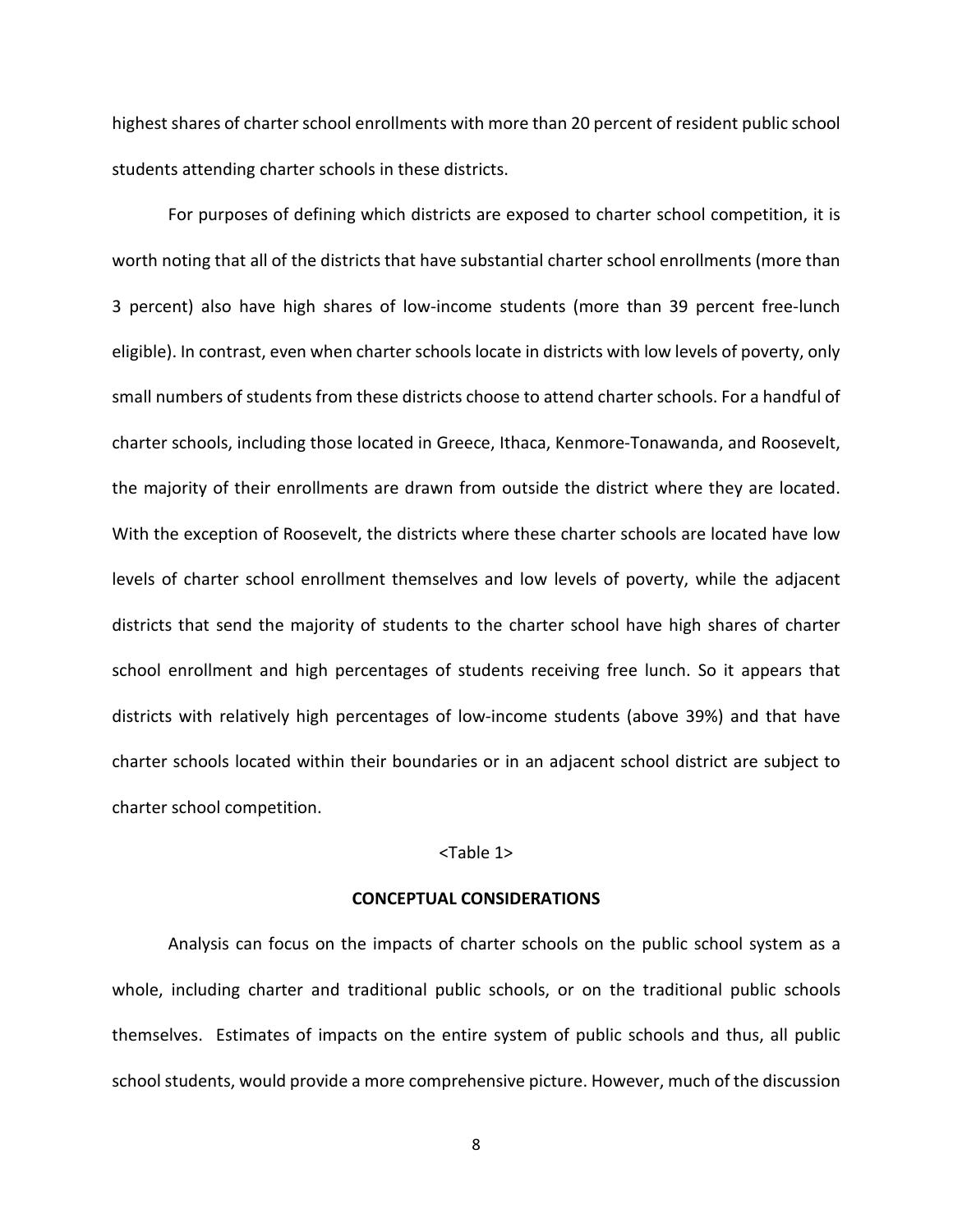of charter schools has focused on the impacts on traditional public schools, including the questions of whether or not charter schools drain resources, cream-skim low cost students, or push traditional public schools to operate more efficiently. For this study, reliable fiscal data on charter schools is not available in a form that is comparable to that available for traditional public school districts, and so we focus on the effects of charter schools on traditional public schools.

We use a cost-function approach to characterize the relationship between spending, student performance, and other school district characteristics. Costs are defined as the minimum spending required to reach a given level of student performance using current best practices. Because not all districts operated efficiently and we cannot directly observe which districts are and are not efficient, costs cannot be observed directly and cost-functions have to be estimated using district spending as the dependent variable and controls for efficiency. Spending is greater than costs when school districts are inefficient and deviate from current best practices (Downes and Pogue 1994; Duncombe and Yinger 1998, 2005, 2008, 2011a, 2011b; Reschovsky and Imazeki 2001, 2003).

More formally, education costs, *C,* are determined by student performance, *S*, resource prices *W*, student composition *P*, and enrollment, *N*. If we let *e* stand for school district efficiency with a value of 1 in an efficient school district and a value between zero and one for an inefficient district, then the expenditure-function can be written as:

$$
E=\frac{C(S,W,P,N)}{e}
$$

Charter schools can influence a district's costs in at least wo ways. First, if there are economies of scale in education, then sufficiently large reductions in district enrollments due to students transferring to charter schools will increase the amount of per pupil expenditure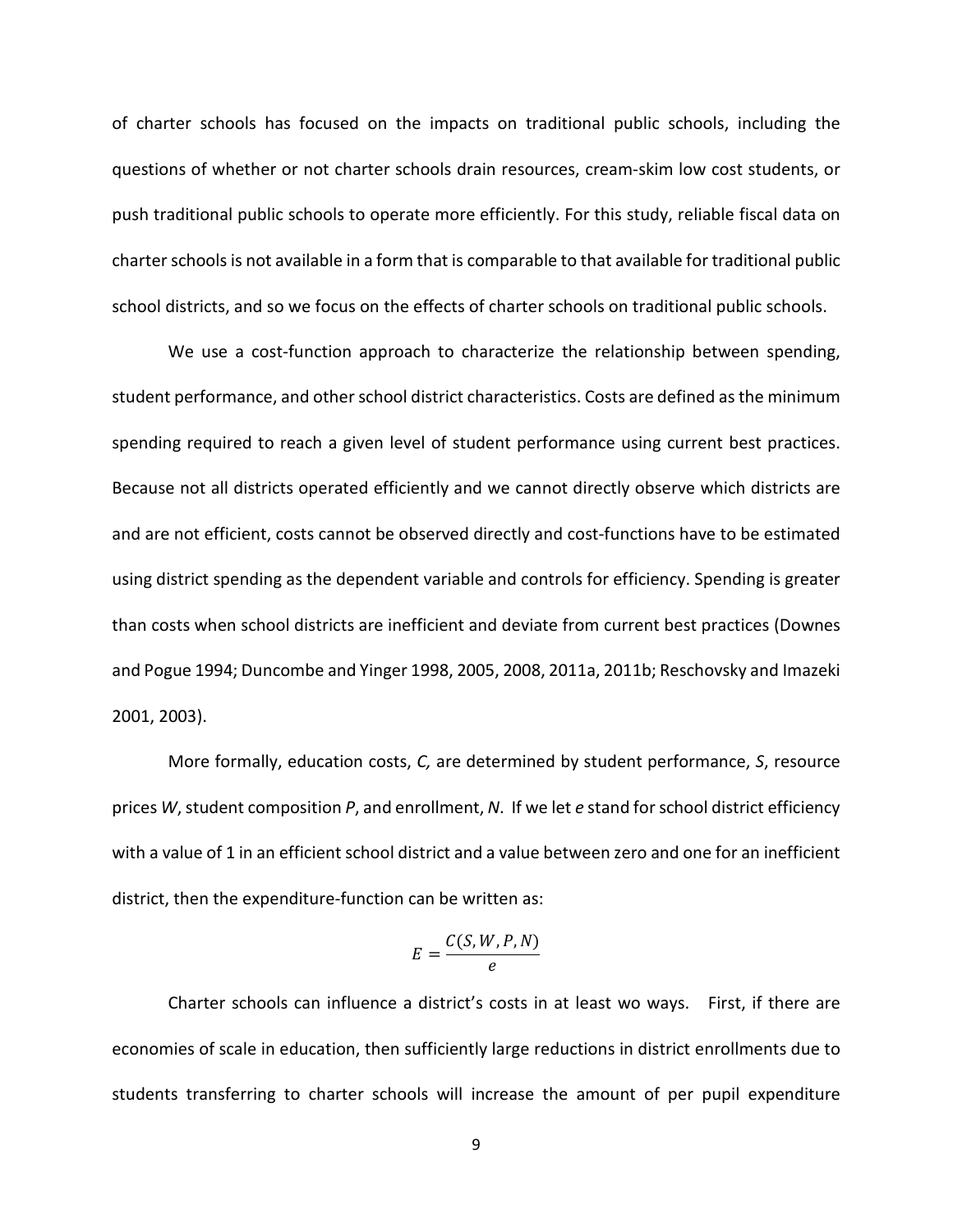required to achieve a given level of service outcomes. Second, charter schools potentially change the composition of students remaining in district schools. For instance, some studies have found that students from low-income families, with limited English proficiency (LEP), and/or disabilities are less likely to transfer to charter schools than other students (Jabbar 2016; West et al. 2006). If so, then charter school entry will increase the proportion of students in district schools with high levels of educational need, and thus, will increase the costs of achieving a given level of student outcomes.

Charter schools may also influence the efficiency with which a school district operates. Advocates of expanding public school choice have argued that forcing public schools to compete for students will provide incentives for districts to improve services (Hoxby 2000; Hoxby 2003a,b). If districts respond to charter school competition by adopting new educational programs or by reallocating resources from less to more productive uses, this could increase district efficiency. There are also reasons to believe that charter school competition might reduce the efficiency with which districts operate. First, Rockoff (2010) and Duncombe and Yinger (2011a,b) argue that it takes time for districts to adjust to rapid, unforeseen changes in enrollment, and thus, in the short-run, charter schools might reduce district efficiency. For instance, unforeseen reductions in enrollment might result in underutilization of administrators, facilities, or teachers in certain subjects (Bifulco and Reback 2014). Second, the district might respond to the entry of charter schools by adopting new programming that requires additional expenditures. If these new programs fail to increase student outcomes, then the result will be decreased efficiency.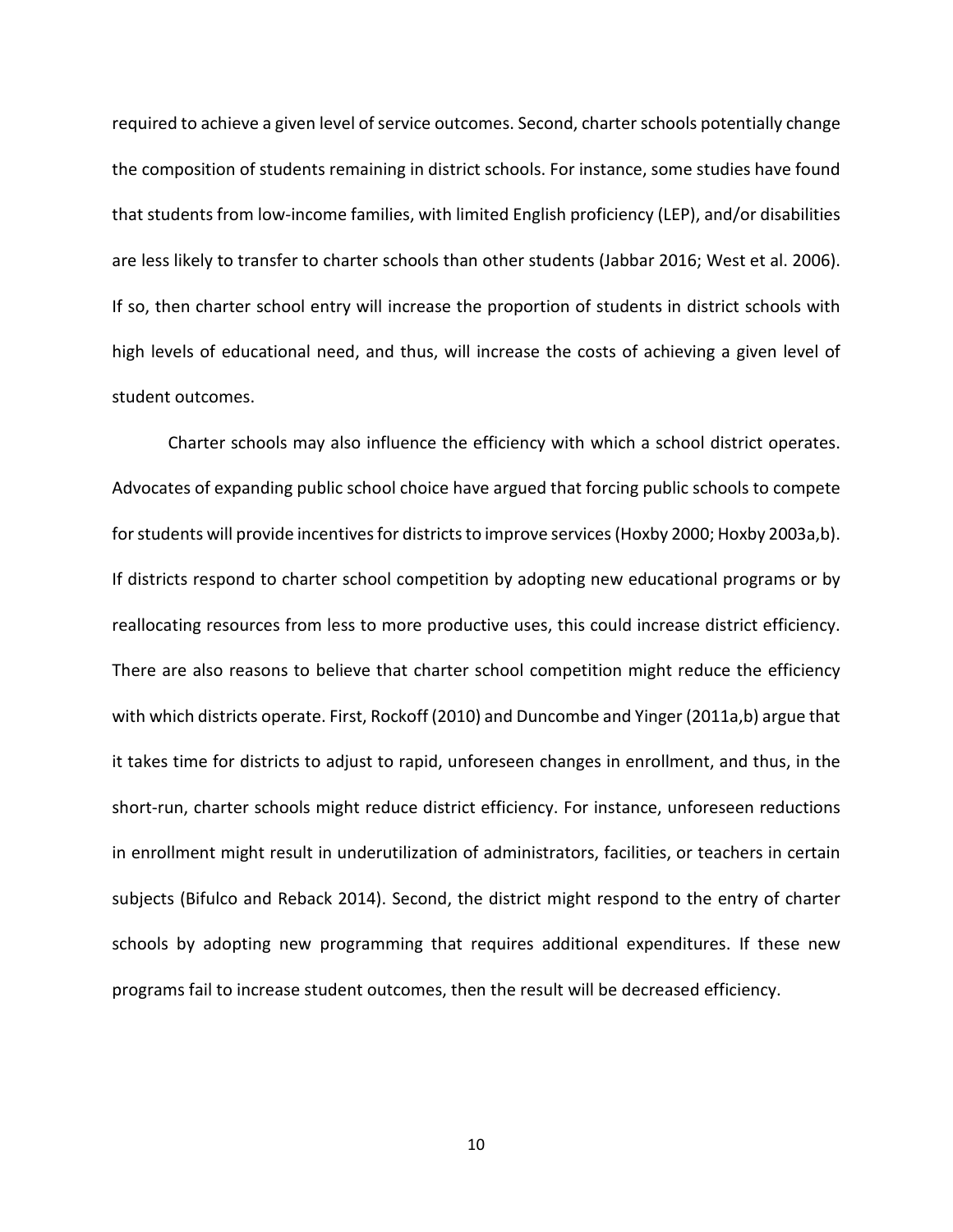#### **EMPIRICAL STRATEGY**

Our empirical strategy starts with determining treatment and control districts. Then, we utilize difference-in-differences models to estimate the effect of charter school entry on district enrollment and the percentages of students in various need categories. Next, we estimate an expenditure-function that controls for service outcomes, factors related to district costs, and other factors that might influence district efficiency. We include a charter school identifier in these expenditure models to measure how charter schools influence school district efficiency. Finally, using estimates from the same expenditure-function and the difference-in-differences models, we calculate changes in district costs and compare them with the charter school efficiency effects.

Table 1 shows that all districts with a high share of charter school enrollment are located in or adjacent to a district that has a charter school. All these districts have a share of students receiving free lunch of at least 39 percent in 1999/00. No districts with lower shares of free-lunch eligible students reach significant levels of charter school enrollment, even when charter schools are located within the district borders or close-by. Because having charter schools located nearby and having a high share of students in poverty are the primary predictors of charter school enrollment, we define our treatment group as all school districts that have charter schools or that are adjacent to a district with a charter school and that have at least 39 percent of students receiving free lunch during the [1](#page-10-0)999/00 school year.<sup>1</sup> As a control group, we use all school districts with at least 39 percent share of students receiving free lunch in 1999/00 that neither

 $\overline{\phantom{a}}$ 

<span id="page-10-0"></span><sup>&</sup>lt;sup>1</sup> In two districts, Utica and Greece, charter schools open in 2013/14. Because we do not observe time periods after charter school opening, we consider these areas control districts.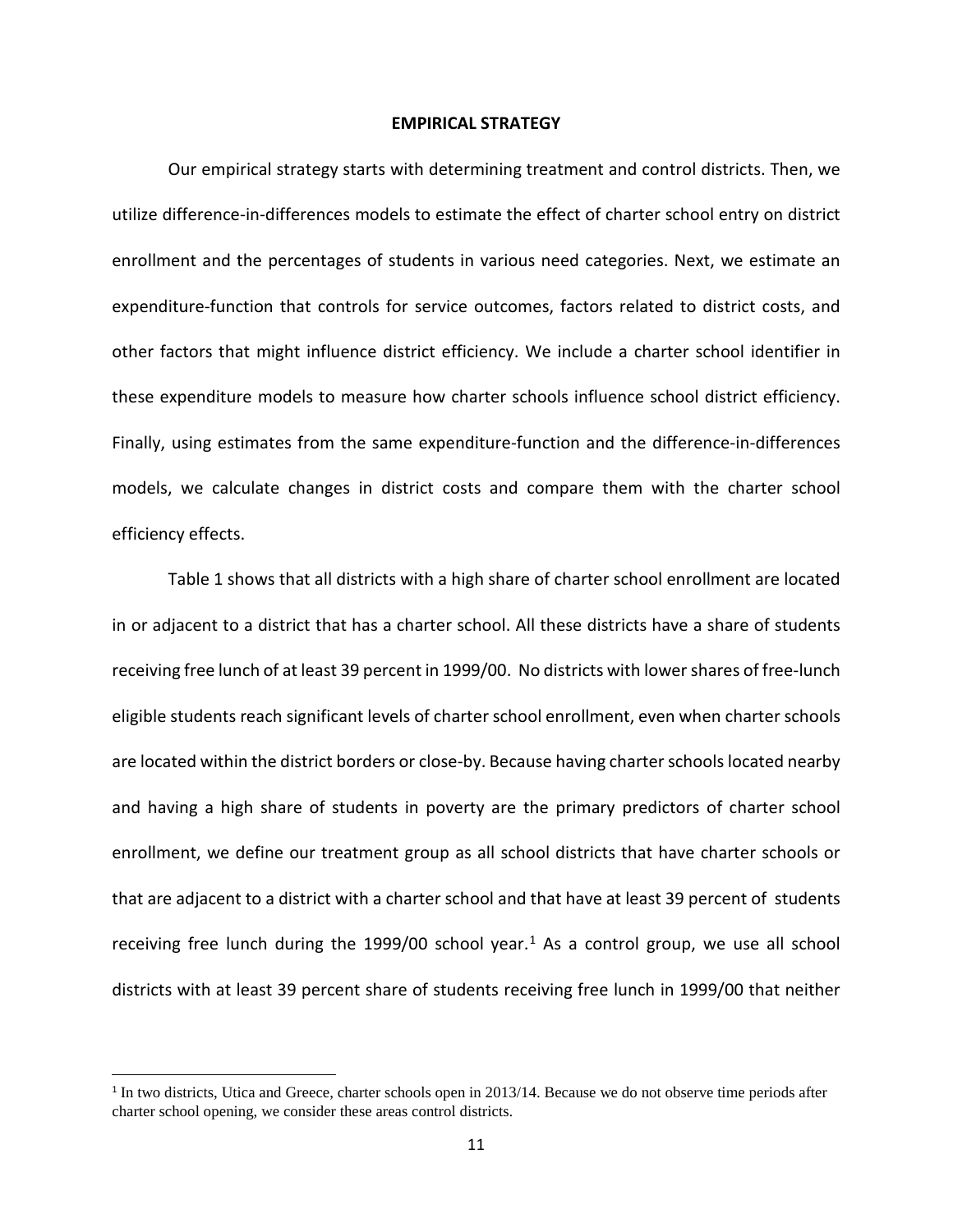have a charter within its border nor are adjacent to a district with charter school. Further, we limit the group of control districts to those that have an enrollment greater than 2,000 students because the treated districts are all at least that large. $2$ 

We begin the analysis by using this sample of treatment and control districts to estimate the effects of charter schools on the key factors related to costs that are likely to be influenced by charter school entry, namely enrollment and student composition. Specifically, we estimate:

$$
Y_{dt} = \beta_0 + \beta_1 T R E A T_{dt} + \delta_d + \gamma_t + \varepsilon_{dt} \tag{1}
$$

where  $Y_{dt}$  is either log of enrollment, percentage of free-lunch eligible, percentage of limited English proficient (LEP), or percentage of students with disabilities for district  $d$  in year  $t$ ;  $TREAT_{dt}$  is an indicator variable that takes the value of one for treatment group districts in the years after a charter school was first established in the district or an adjacent district, and 0 otherwise;  $\delta_d$  is a district specific fixed effect, and  $\gamma_t$  represents year fixed effects. The district fixed effects control for district characteristics that do not change over time and the year fixed effects for annual shocks experienced by all districts in our sample.<sup>[3](#page-11-1)</sup> Estimates of  $\beta_1$  indicate how much more the variable of interest increased or decreased in the treatment districts during the years following the entry of charter schools than in the comparison districts during the same years. The equations are estimated using OLS with robust standards errors clustered by district.

To estimate the effect of changes in enrollment and student composition on districts costs as well as the changes in efficiency associated with charter school entry, we draw on the costfunction literature (Downes and Pogue 1994; Duncombe and Yinger 1998, 2005, 2008, 2011a,

l

<span id="page-11-0"></span><sup>&</sup>lt;sup>2</sup> In the regression we estimate, treated districts also serve as controls in years prior to charter school entry.

<span id="page-11-1"></span><sup>&</sup>lt;sup>3</sup> We also run models using district specific time trends. Compared to models without trends, the coefficients on the charter school variable are of similar magnitude but less precisely estimated.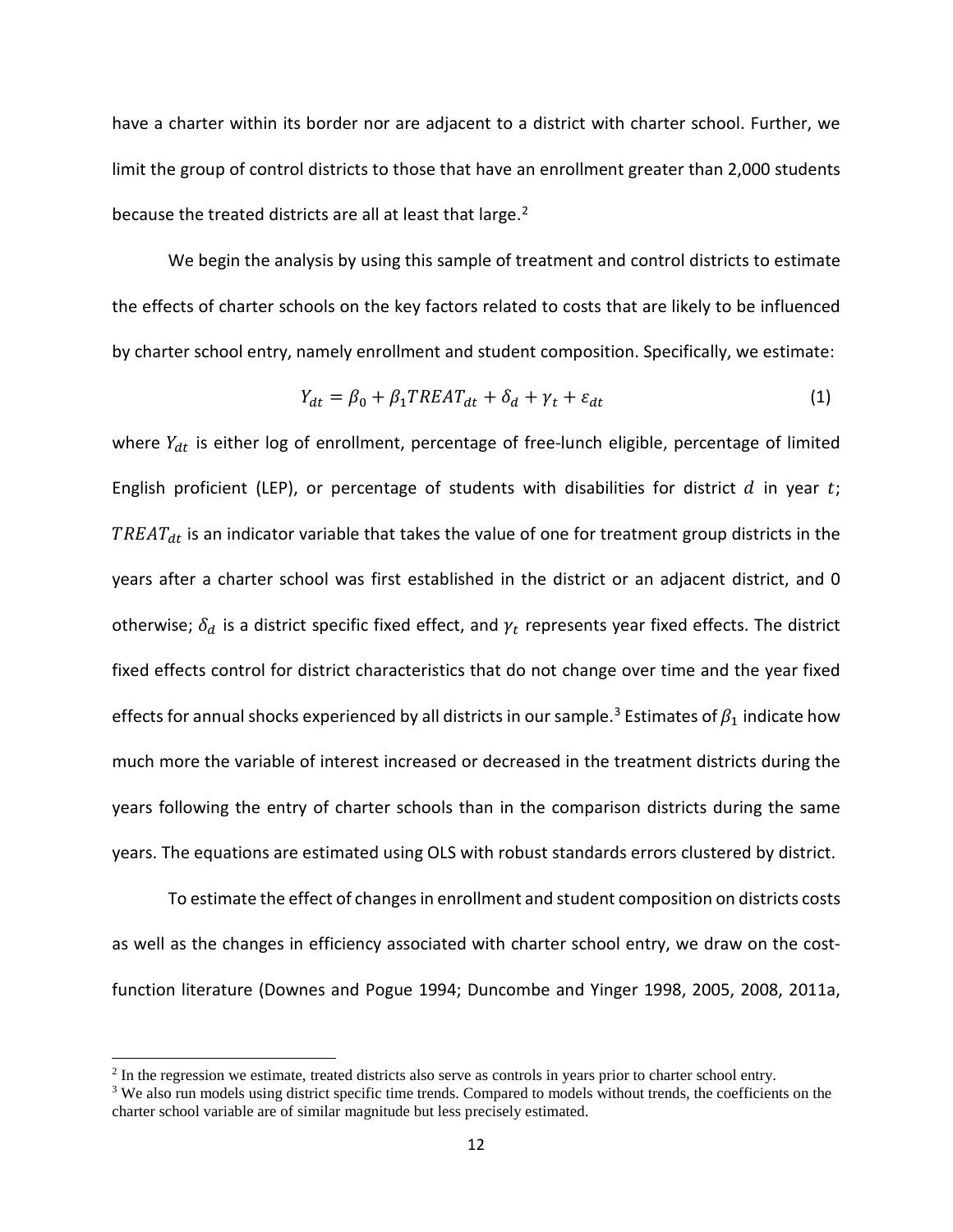2011b; Eom et al., 2014; Reschovsky and Imazeki 2001, 2003). Particularly, we estimate the following expenditure equation:

$$
\ln(E_{dt}) = \alpha_0 + \alpha_1 TREAT_{dt} + \alpha_2 \ln(S_{dt}) + \alpha_3 \ln(W_{dt}) + \alpha_4 \ln(\mathbf{P}_{dt})
$$
\n
$$
+ \alpha_5 \ln(N_{dt}) + \alpha_6 [\ln(N_{dt})]^2 + \alpha_7 \ln(\mathbf{M}_{dt}) + \mu_d + \eta_t + \nu_{dt}
$$
\n(2)

where all variables are defined as before, and  $M$  is a vector of variables<sup>[4](#page-12-0)</sup> that influence efficiency (discussed below).  $\gamma_d$  and  $\eta_t$  are district and year fixed effects, respectively, and  $v_{dt}$  is an idiosyncratic error term. Similar to prior studies, we include a quadratic term for enrollment to model potential economies of scale (Andrews, Duncombe, and Yinger 2002).

The estimates of  $\alpha_4$  and  $\alpha_5$  together with  $\alpha_6$  in Equation 2 are interpreted as the changes in district costs associated with a change in student composition and student enrollment, respectively. These estimates can be combined with the estimated effects of charter school entry on these cost factors (from Equation 1) to calculate the change in district costs associated with charter school entry. Specifically, the change in district costs are computed as:

$$
\% \Delta \cost \, P_x \approx \frac{\beta_{1P_x}}{\bar{P}_x} * 100 * \alpha_4 \tag{3}
$$

$$
\% \Delta \, cost \, N \approx \, \beta_{1N} * [\alpha_5 + 2\alpha_6 \ln(\overline{N})] \tag{4}
$$

Where % $\Delta$  cost  $P_x$  is the percentage change in costs associated with a change in the percentage of students in a specific need category  $x$ ;  $\bar{P}_x$  denotes the average percentage of students in need category x; % $\Delta$  cost N is the percentage change in costs associated with a change in the enrollments; and  $\overline{N}$  is average enrollment for treated districts prior to charter school enrollment. The coefficients  $\beta_{1P_x}$  and  $\beta_{1N}$  are the coefficients attached to the treatment variable in Equation

l

<span id="page-12-0"></span><sup>4</sup> We state vectors in bold letters.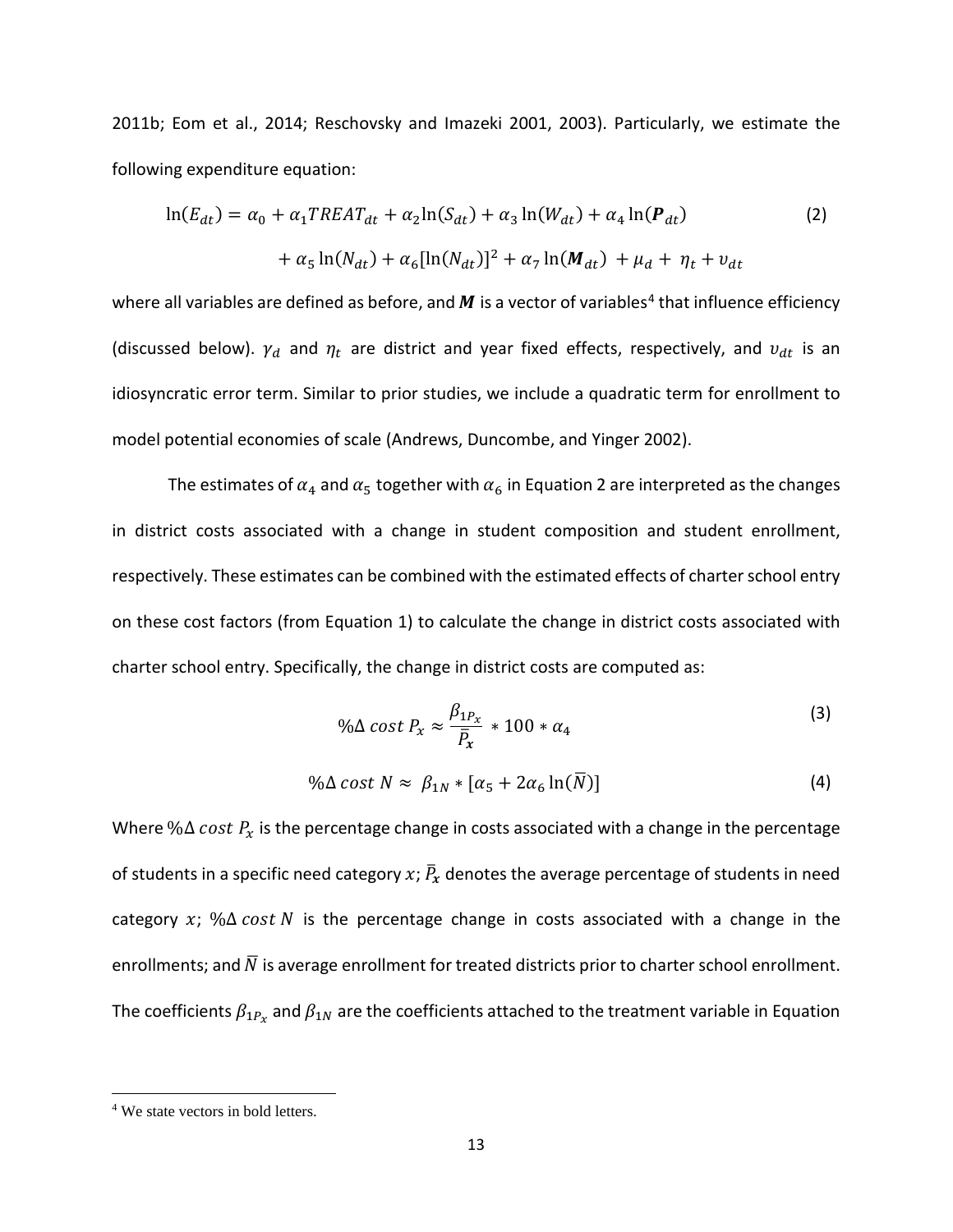1 using percentages of students in various categories and the log of enrollment as dependent variable, respectively. The total change in district costs are computed as the sum of the changes in costs associated with charter induced changes in percent low-income, percent disable, percent school lunch, and enrollment.

The coefficient on the treatment variable in Equation 2 captures the shift in the amount of expenditures used to achieve a given level of service outcome. Since this model controls for other factors that influence district costs, we interpret this coefficient as the effects of charter schools on district efficiency. This interpretation depends on the assumption that we have controlled for all factors that influence district expenditures and that are correlated with the entry of charter schools. Two aspects of our analysis make this assumption plausible. First, the inclusion of district fixed effects controls for any unobserved factors that have constant effects on the costs or efficiency of a district overtime. Second, we include controls for a range of time varying variables that might influence district efficiency.

Two caveats on our analysis are worth noting. First, in the framework we are using, inefficiency arises when a district uses resources less effectively than current technology allows, or when it spends money on outcomes other than the ones measured and included in our estimation of the expenditure equation. If charter schools cause districts to increase (or decrease) spending to achieve objectives other than the measures of student test scores that we include in our analysis, then that will be reflected as a decrease (or increase) in efficiency in our analysis. Second, if charter schools attract relatively high achieving students away from district schools (controlling for free-lunch eligibility, LEP status, and disability), such that districts are unable to achieve a given level of outcomes without increasing per pupil expenditures, then that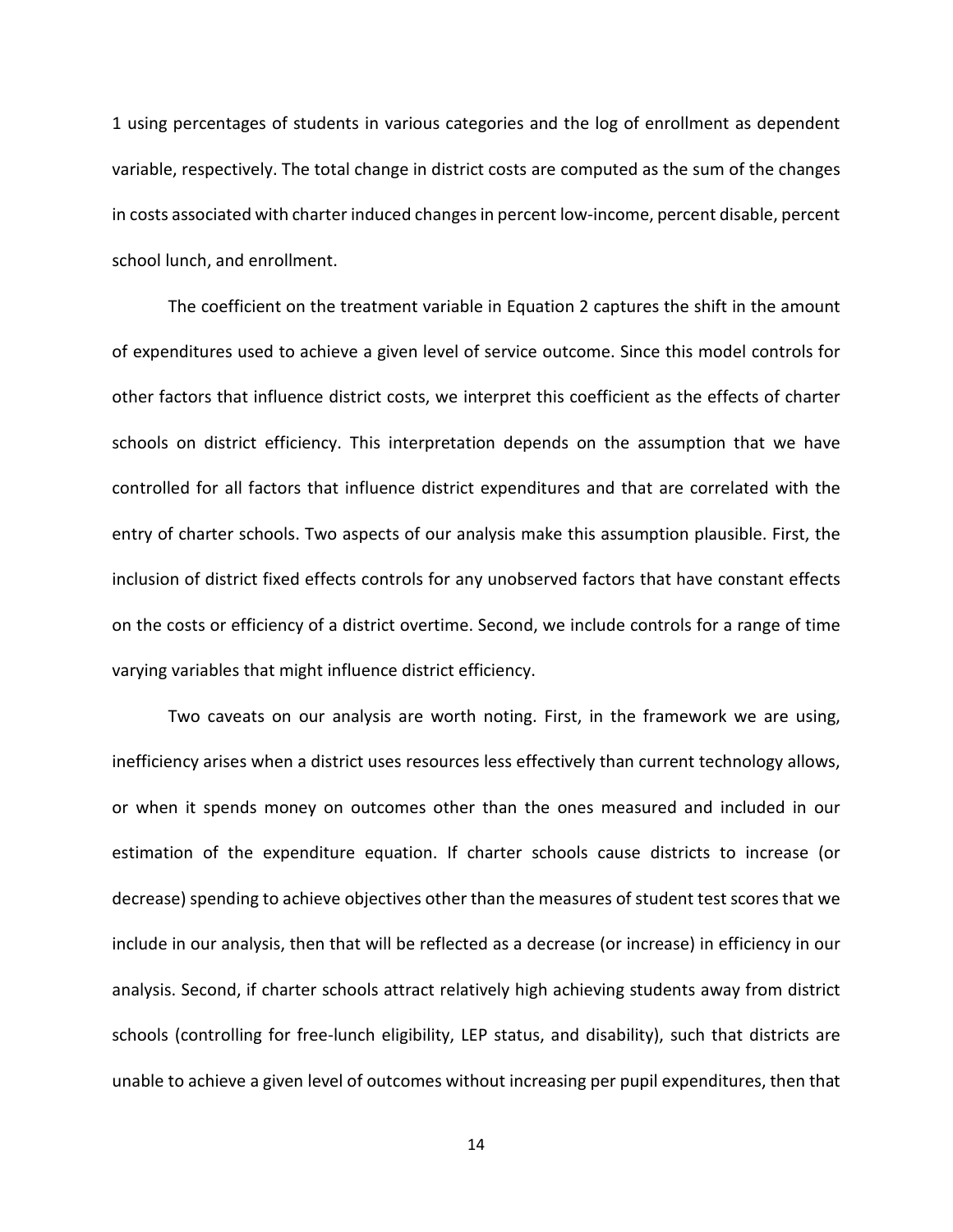will be interpreted as a decrease in district efficiency. Similarly, if charter schools attract relatively low achieving students, districts should be able to achieve a given level of outcomes with lower per pupil expenditure, which we would interpret here as an increase in efficiency. In other words, we cannot determine whether the change in efficiency associated with charter school entry, as we measure it, is the result of improved district programming and operations, or changes in the underlying ability of its students. [5](#page-14-0)

## **DATA, SAMPLE, AND MEASURES**

To estimate the effect of charter schools on school district expenditures, we utilize a data set including New York State school districts for the years 1998/99 to 2013/14 assembled from a variety of sources. Similar to prior studies, New York City is excluded because we do not have data necessary to include it in estimates of the cost-function (Eom et al 2014; Duncombe and Yinger 2005). This section explains the variables used in the analysis in more detail. All variables are measured for traditional public schools in a school district. Table 2 provides the summary statistics for the baseline year 1998/99, the only year in the data set without any charter schools. All variables are presented separately for treated and control districts. Differences in means are tested using a t-test.

## <Table 2>

## *Spending Measures*

l

To measure spending, we used the school district operating expenditure measure from the Fiscal Profile Reporting System (FPRS) maintained by the New York State Education

<span id="page-14-0"></span><sup>5.</sup> It is worth noting that this limitation in interpretation would apply even if charter school entry were randomly assigned to districts.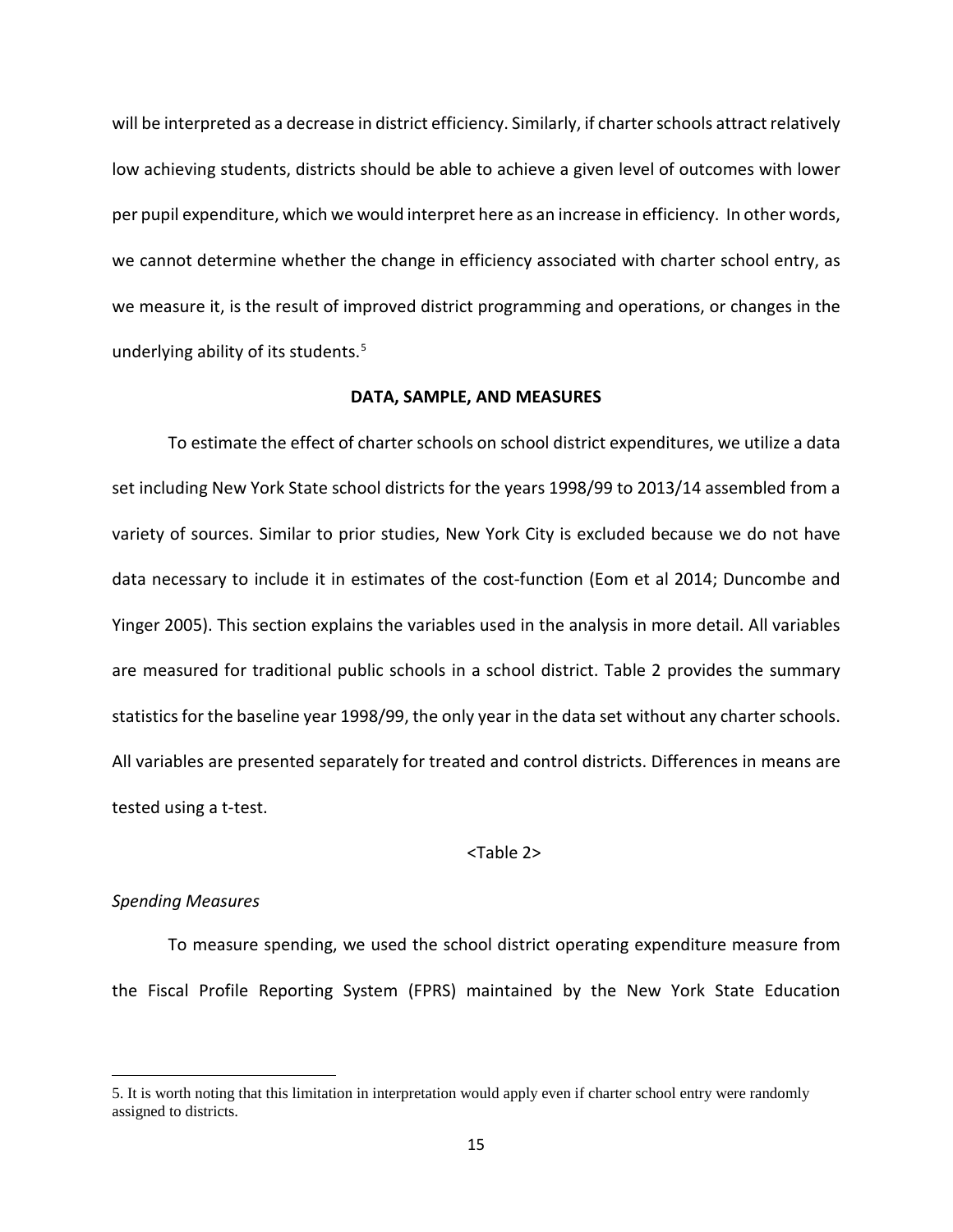Department (NYSED). The expenditure measure includes instruction, support services such as transportation, and debt services (principal and interest). We excluded all tuition payments to charter schools from the measure.

## *Performance Measures*

l

We use performance measures drawn from the New York State school district report cards. These measures are based on standardized tests examining student proficiency in mathematics and English. Starting in 1998-99, this system was used consistently until the 2009- 10 school year when NYSED changed the cut scores for proficiency levels. We use a similar approach to Eom et al. (2014) to overcome this inconsistency. Specifically, we calculate adjusted proficiency rates based on cut scores before the change in proficiency levels assuming that the distribution of student test scores follows a normal distribution.<sup>[6](#page-15-0)</sup>

 We construct a performance index consisting of the equally weighted average percentage of students reaching proficiency levels in reading and mathematics exams in 4th and  $8<sup>th</sup>$  grade. Further, we include the percentage of students receiving a Regents Diploma by passing at least five Regents exams and the percentage of students not dropping out of high school. This procedure allows us to include performance information for high school grades while still only needing one instrument for performance (instrument procedures are discussed later). Also, this approach is similar to Eom et al. (2014) and allows us to compare our cost-function results with their findings.

<span id="page-15-0"></span><sup>6.</sup> Eom, et al. (2014) describe the approach in footnote 24 "To correct the proficiency rates for a change in the cut score, we assume the distribution of student scores in each district follows a normal distribution. We then approximate the cumulative standard normal with:  $F{Z} = 1/[1 + \exp{-1.702 Z}]$ , where  $Z = (X - \mu)/\sigma$ , X is the test score, and  $\mu$  and  $\sigma$  are its mean and standard deviation, respectively. The proficiency rate at any given Z is (1 –  $F{Z}$ ). Because our data set includes μ for each test in each district, we can use this equation to solve for  $\sigma$  using the observed new cut score,  $X_{NEW}$ , and the associated proficiency rate. With this estimate of  $\sigma$  we can then calculate  $Z_{OLD} = (X_{OLD} - \mu)/\sigma$ , where  $X_{OLD}$  is the old cut score. The proficiency rate at the old cut score is  $(1 - F\{Z_{OLD}\})$ ".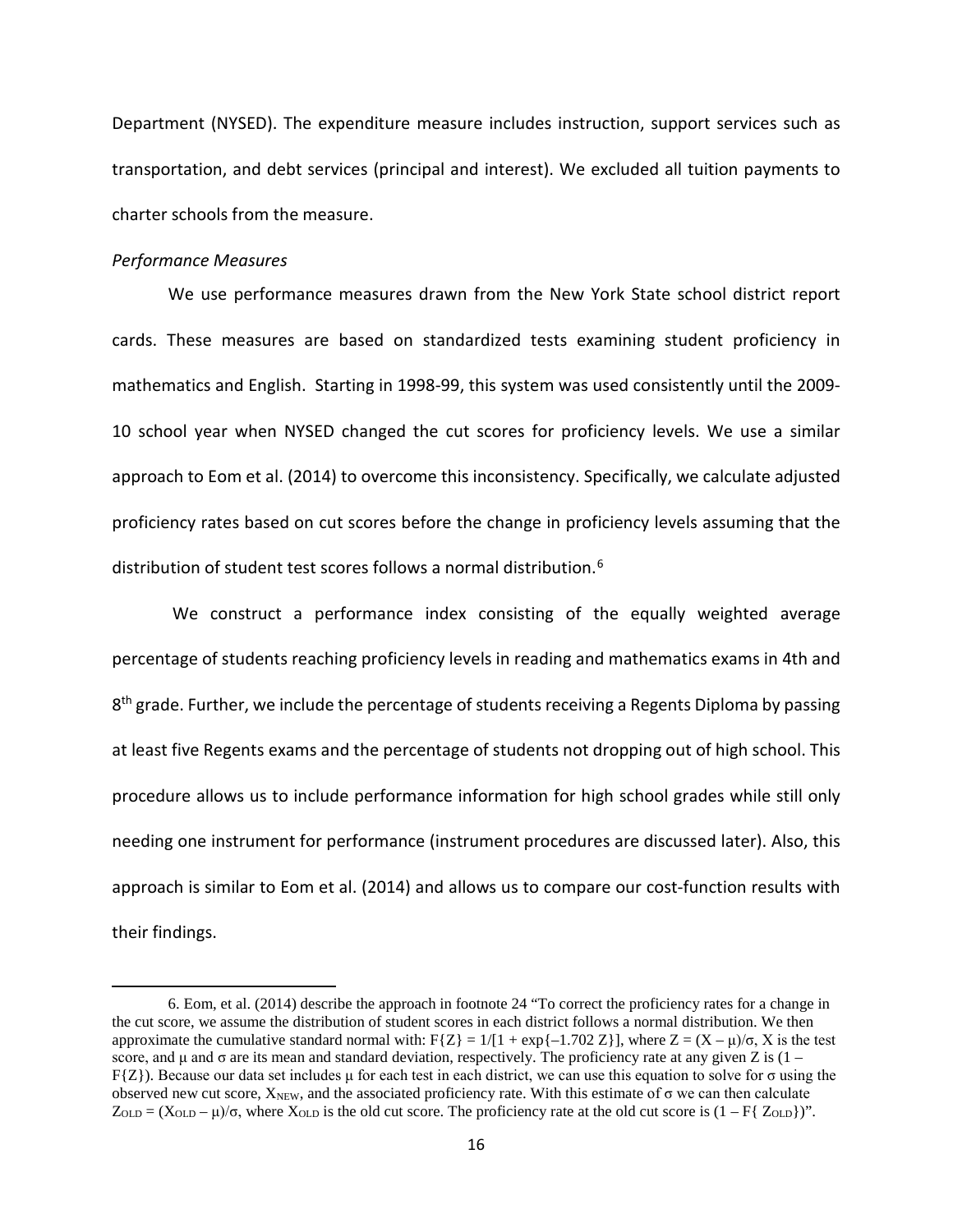## *Cost-Related Measures*

Researchers have long recognized that cost of education depends on many factors outside a school district's control. These factors include the wage environment, student enrollment, and concentration of disadvantaged students among the student population (see Duncombe and Yinger 2008 for an overview). To control for teacher salaries, we include the Comparable Wage Index (CWI) developed by Taylor and Fowler for the National Center for Education Statistics. The CWI is a measure of the systematic, regional variations in the salaries of college graduates who are not educators (Taylor and Fowler 2006).[7](#page-16-0) District enrollment counts are also drawn from NYSED Report Cards and represent official counts of students registered in the district as of October 1 of each school year. As in other work on cost-functions, we use the log of student enrollment and the log of enrollment squared to allow for a nonlinear relationship between per pupil expenditures and enrollment (Duncombe and Yinger 2008, 2011b). We also include the percent of students eligible for free or reduced price lunch, students with limited English proficiency, and students with disability, all of which are drawn from the NYSED school district report cards.

#### *Efficiency-Related Measures*

l

Costs are defined as the minimum spending required to provide students an opportunity to reach a given level of student performance. However, the dependent variable in the cost model is actual per pupil spending, and if a district operates inefficiently, actual per pupil spending will exceed the minimum required spending. While it is not possible to measure

<span id="page-16-0"></span><sup>7.</sup> Comparable wage index values estimated by Lori Taylor using the methods developed for NCES for each district and each year in our sample are available at [http://bush.tamu.edu/research/faculty/Taylor\\_CWI/.](http://bush.tamu.edu/research/faculty/Taylor_CWI/)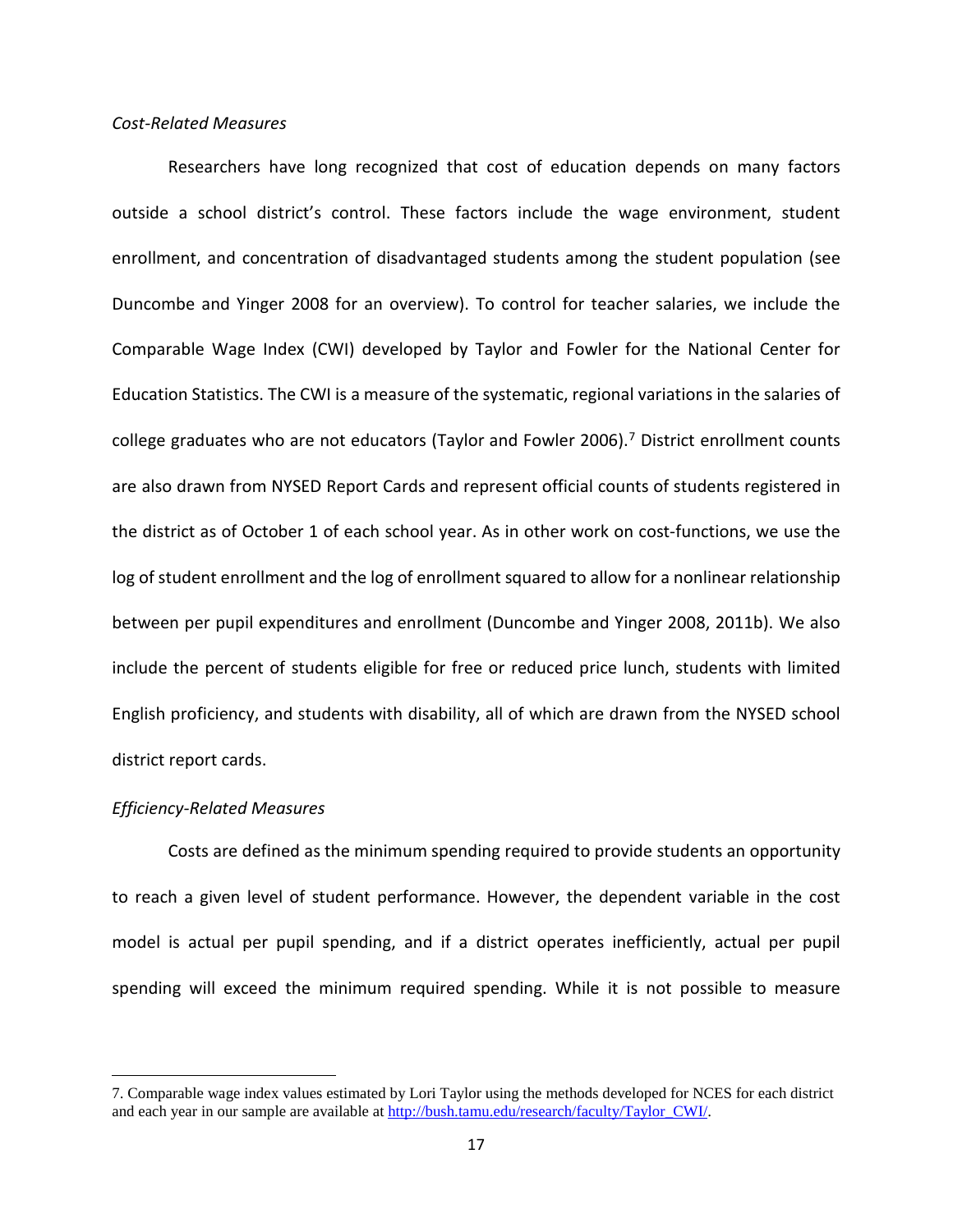efficiency directly, it is possible to control for it indirectly and thereby to minimize omitted variable bias.

We follow Duncombe and Yinger (2005, 2011a) and apply two techniques to control for efficiency. First, we run specifications including district fixed effects enabling us to control for all district characteristics including efficiency that do not vary over time. Second, we include variables in the cost-function that have been linked to school district efficiency in previous research, but which are themselves unlikely to be influenced by charter school entry. These efficiency related variables include resident income, share of state aid, local tax share, percentage share of residents with college degrees, and the share of youth in the district.

Taxpayers in districts with high resident income and high shares of state aid are less likely to pressure public officials to operate efficiently compared to districts with lower fiscal capacity. They could also be more apt to spend money on non-tested subjects. As our performance measurement only captures improvement in test scores, the additional spending for non-tested subjects potentially decreases school district efficiency. The local tax share is defined as the ratio between the median housing value and the average per pupil housing value in the district. The smaller the ratio, the less the median voter in the district has to pay for an additional unit of education. Therefore, small ratios potentially increase the demand for education, but they are also likely to decrease the incentive to monitor public officials. Demographic factors such as the share of college educated parents and the share of children in the total population have been found to decrease school district efficiency, and hence, we include these demographic factors in the cost models as well. The specific efficiency-related variables included in our analysis and the data sources used to construct those variables are detailed in Table 2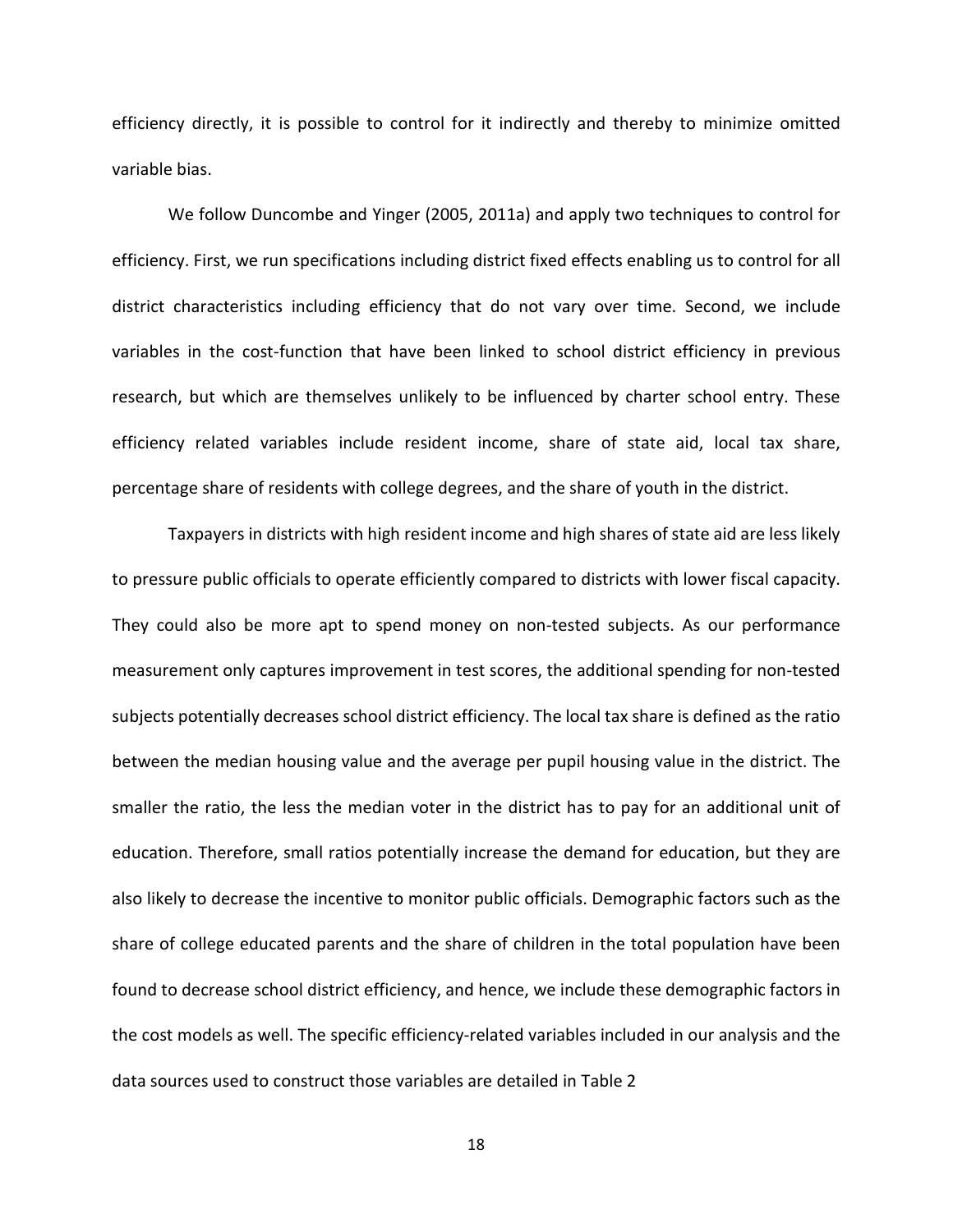### *Instruments*

 $\overline{\phantom{a}}$ 

School district spending and performance are simultaneous determined by district decision makers. Therefore, similar to Eom et al. (2014), we instrument for performance with exogenous traits of school districts in the rest of the district's county. A district's own choices are likely to be influenced by choices of nearby districts, and the choice of nearby districts are influenced by their exogenous traits. More specifically, we use average percentage of LEP students in the rest of the county as instruments.

#### **RESULTS**

## *Impacts on Cost-Related Factors*

Table 3 provides the results for our difference-in differences models measuring the impact of charter schools on cost-related factors. The table includes separate columns for each of the four dependent variables: percentage of the students in poverty, percentage of students with limited English proficiency, percentage of students with disabilities, and the log of student enrollment in the district. The first column for each of the four dependent variables uses a single post period, reaching over the entire time period after charter school opening, as the treatment variable. The second column splits up the post period and reports results for 1-4 and 5–8 years after charter entry allowing us to measure changes in the charter effect over time.<sup>8</sup> The sample includes 14 treated and 14 control districts. All standard errors are clustered at the district level.

<Table 3>

<span id="page-18-0"></span><sup>&</sup>lt;sup>8</sup> We do not report results for later time periods as we cannot discern between impacts based on the length of the treatment period and the composition of the treated districts. The treatment districts include all of the districts listed in Table 1 that have 39 percent or more students receiving free-lunch in 1999, plus Cohoes, Niagara Falls, and Rensselaer. As noted earlier, Utica and Greece are excluded from the treatment group and considered controls as we do not observe any post-period. Of 14 treatment group districts, 13 are observed for at least 8 post-treatment years.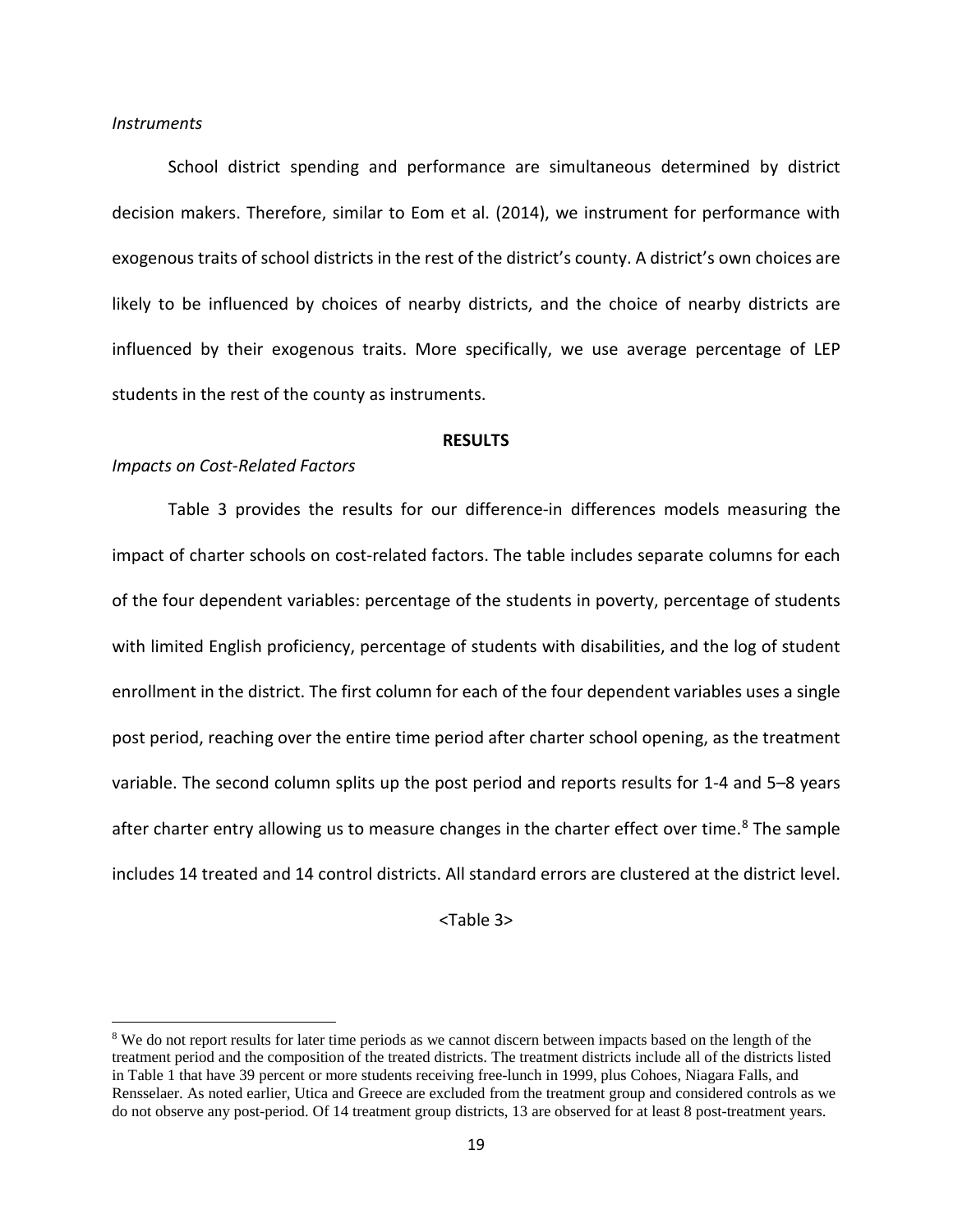The estimates for the first specification, using a single post period for the entire time after charter school opening, suggest that there is a positive and statistically significant relationship between charter entry and the share of students receiving free lunch. After charter school entry, a district's share of students receiving free lunch increases by almost 3 percent. There is no evidence that these effects differ with the length of time that districts have been exposed to charter school competition.

The next models use the percentage of LEP students as the dependent variable. The coefficient on the variable using a single post period is negative and statistically significant implying that the share of LEP students is reduced by 2.8 percent after a charter school opening. Again, the effect estimates during the first four years after charter school entry and five to eight years after entry are similar in magnitude and statistically indistinguishable. The result is somewhat surprising as several studies show that charter schools often cream skim and avoid high cost students (Fiske and Ladd 2000; Cobb and Glass 1999; Lee and Croninger 1994; Wells 1993; Ravitch 2010). However, there is also evidence that charter schools target certain groups of students and specialize in educating them (Thernstrom and Therstrom 2003). Charter schools in New York State seem to follow the latter strategy regarding LEP students.

The results for regressing the percentage of students with disabilities on the treatment variable indicate increases in the share of students with disabilities (IEP) associated with charter school entry. The coefficient on the treatment variable is positive and statistically significant at the ten percent level. The magnitude of the estimate suggests that after charter school entry the percentage of students with disabilities in traditional public schools increases by 1.61 percent.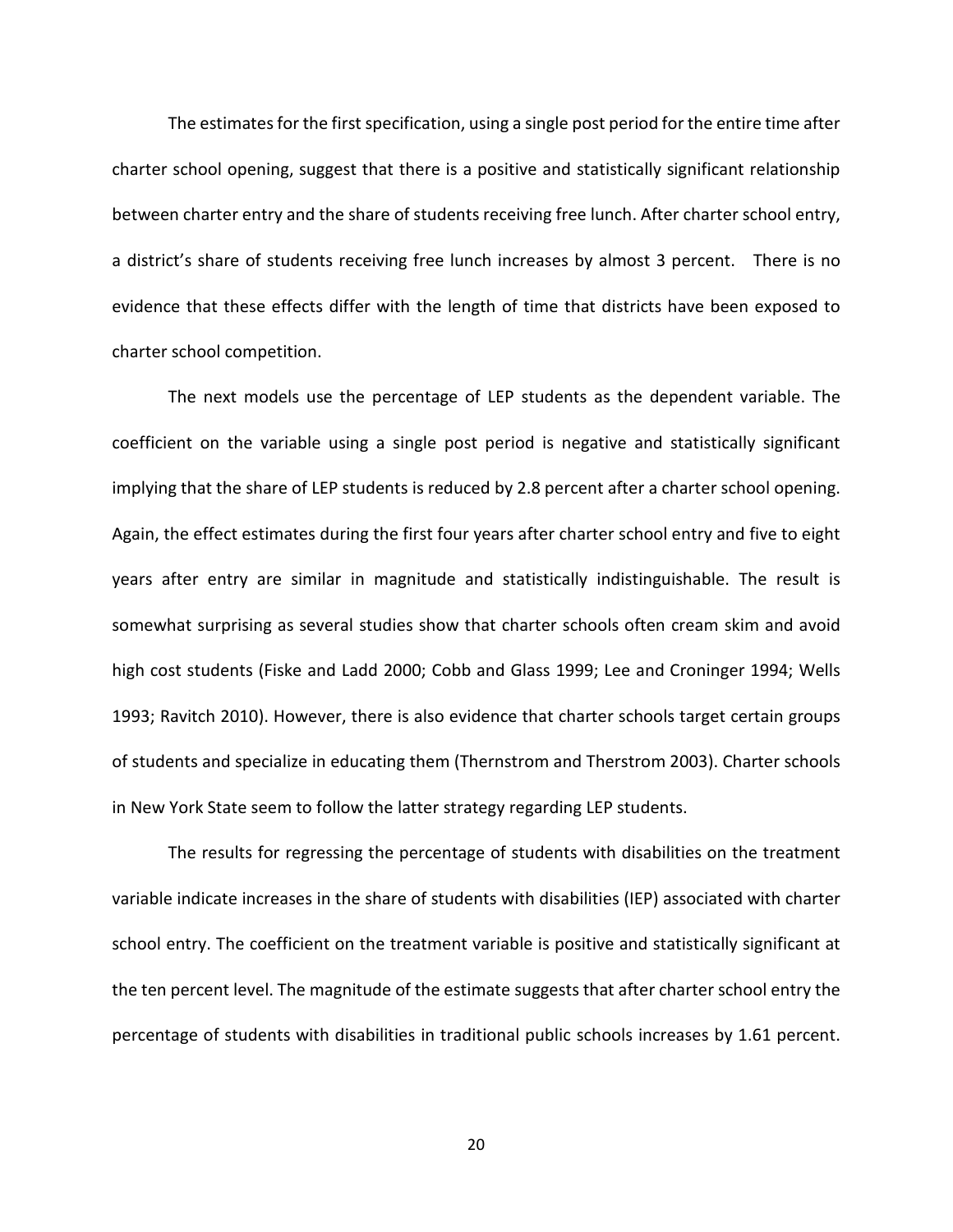Again, the effect estimates during the first four years and five to eight years after are similar in magnitude and statistically indistinguishable.

The last two models use the log of school district enrollment as the dependent variable. The coefficient on the first treatment variable is negative and statistically significant. Charter school entry leads to a 7.4 percent decrease in school district enrollment. The estimates measuring the influence of charter schools, for the first four and for five to eight years after charter school opening, are negative and statistically significant as well. The second coefficient is 2.73 percentage points greater than the first estimate indicating a larger influence of charter schools on enrollment over time.

## *Estimated Effects on Costs*

 $\overline{a}$ 

The first stage of our expenditure analysis, which is used to address the endogeneity of student performance measures in the expenditure function, uses the average percentage of LEP students in the rest of the county as instrument for performance. In line with Eom et al. (2014), the coefficient on the instrument is positive and statistically significant at the one percent level.

Table 4 shows the second stage results for our expenditure function. The effects of the key control variables in the model—the performance index, the comparable wage index, and the factors related to efficiency<sup>9</sup>—all have the expected signs and many are statistically significant. They are also comparable in magnitude and level of statistical significance to the estimates obtained by Eom et al. (2014), which use a much larger sample of New York State school districts.

<span id="page-20-0"></span> $9$  In Eom et al. (2014), the adjusted aid ratio term is greater than our state aid term. We use logs and calculate the variable as a ratio between state aid and total revenues. Thus, our coefficients have to be smaller.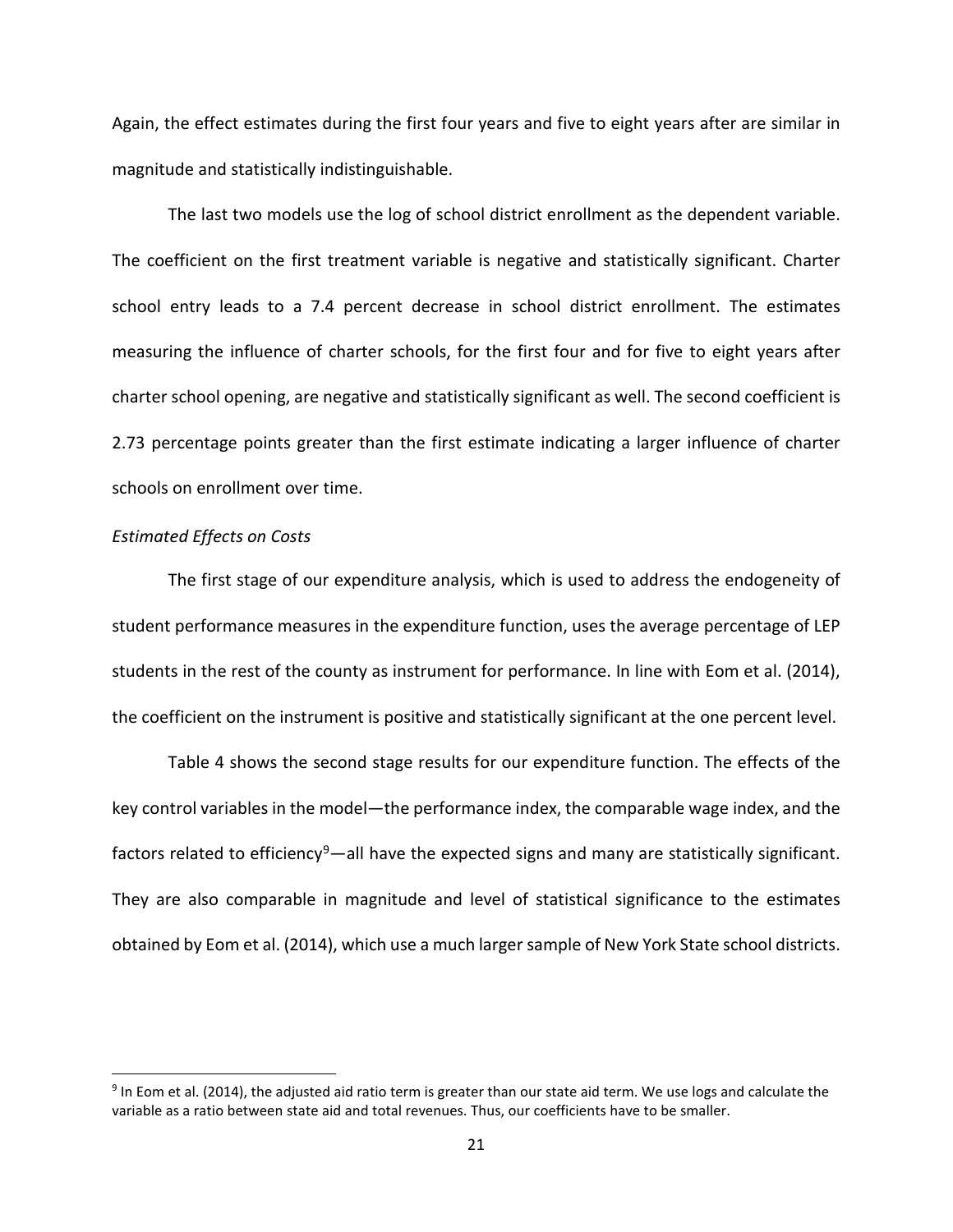As anticipated, the coefficients on the variables measuring percentages of disadvantaged students are positive. Increasing the share of students with disabilities by one percentage point is associated with a 0.025 percent increase in per pupil expenditures in the district, a one percentage point increase in the share of LEP students leads to a 0.002 percent increase in per pupil expenditures, and a one percentage point increase in the share of free-lunch eligible students is associated with a 0.010 percent increase in per pupil expenditures. Although none of these estimated effects is statistically distinguishable from zero, they are similar in magnitude to estimates obtained from other cost studies that use a much larger sample of New York districts and therefore obtain more precise estimates (Eom et al 2014; Duncombe and Yinger 2011). The estimated effects of these cost related variables are similar in the model that differentiates between different post periods, however, the coefficient on the disability variable is statistically significant at the five percent level in the second model. Enrollment increases are associated with decreases in costs. Given the coefficients in the first model, an increase in enrollment by one percent leads to a decrease in per pupil spending by 0.4 percent for the average sized treatment districts.

# <Table 4>

To assess the magnitude of charter schools on the costs of providing education in traditional public schools we use Equations 3 and 4 and the corresponding results in Table 3 and 4. Charter schools increase the per pupil expenditure to reach a given level of performance by 3.16 percent using estimates based on a single time period after charter school entry. Breaking down the post period, we find that charter schools increase the cost of providing education by 2.5 and by 3.45 percent in years 1-4 and 5-8 respectively. It should be noted, however, that the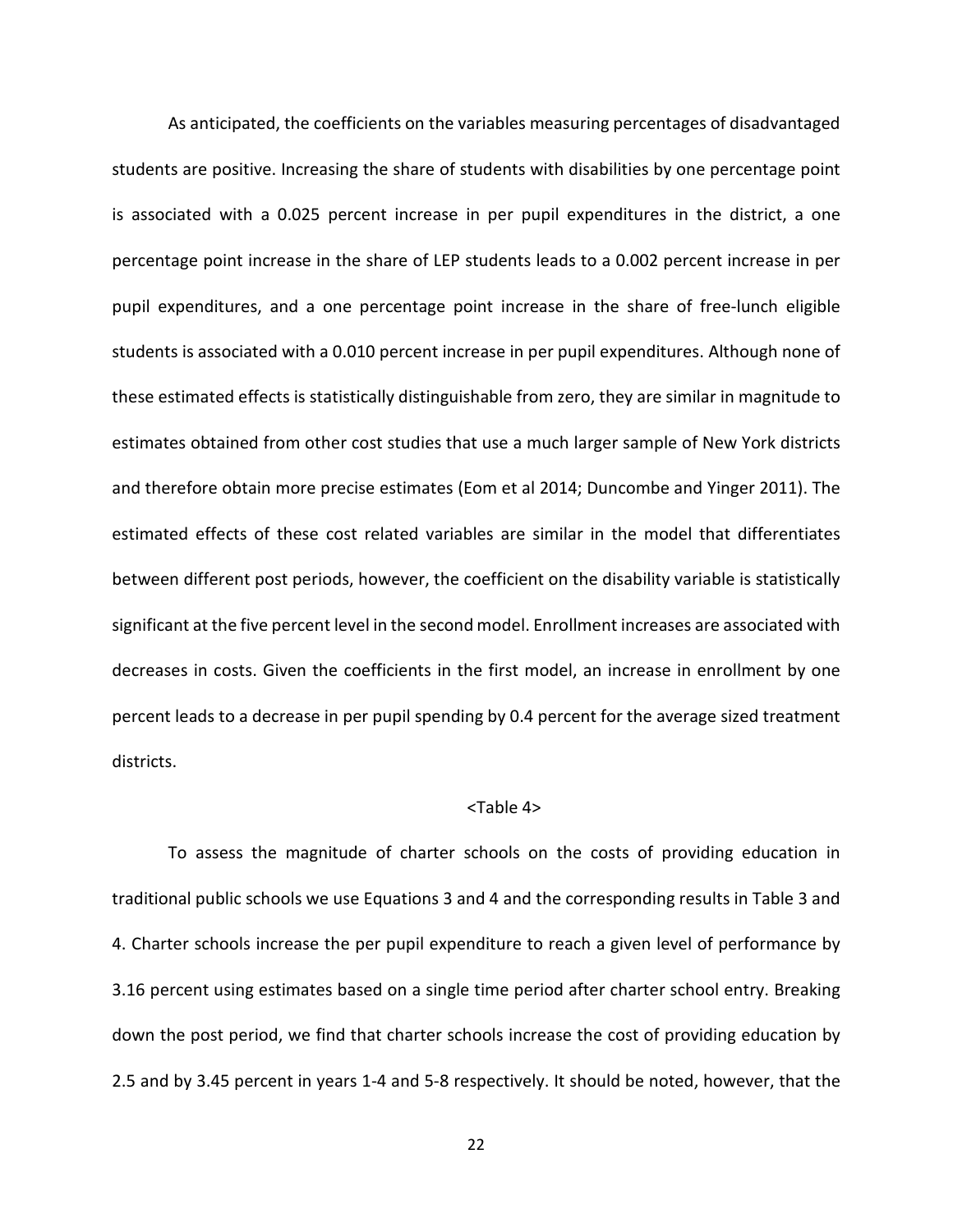charter effect on cost-related factors, particularly for the estimation with multiple post periods, as well as the impact of these factors on minimum costs are estimated with considerable error. As a consequence, our cost calculations also have wide confidence intervals.

#### *Impacts on Efficiency*

The estimate of the coefficient on the treatment variable in the expenditure function is negative and statistically significant suggesting a 3.09 percent reduction of per pupil operating expenditures required to achieve a given level of outcomes after charter school entry. This result implies that charter school entry is associated with an increase in district efficiency. The results also suggest that efficiency increases the longer a district has been exposed to charter school competition. Specifically, the estimates in the second column of Table 4 imply that efficiency increases 3.29 percent over the first four years following charter school entry and 6.99 percent five to eight years after charter school entry.

### *Net Impacts*

That charter school entry is associated with decreases in spending, after controlling for measures of student performance, cost factors and other factors that influence efficiency, suggests that charter school entry is associated with increase in efficiency. If we consider both the estimated increases in district costs over the entire post-treatment period of 3.16 percent, along with the estimated increases in efficiency of 3.09 percent, per pupil spending for a given performance standard increases by 0.07 percent. Thus, cost increases appear to offset efficiency gains completely. The estimated net effect of charter schools also appear to change over time. The results from the model that allows the effects of charter school to differ one to four years and five to eight years after entry imply decreases in per pupil expenditure of 0.79 percent in the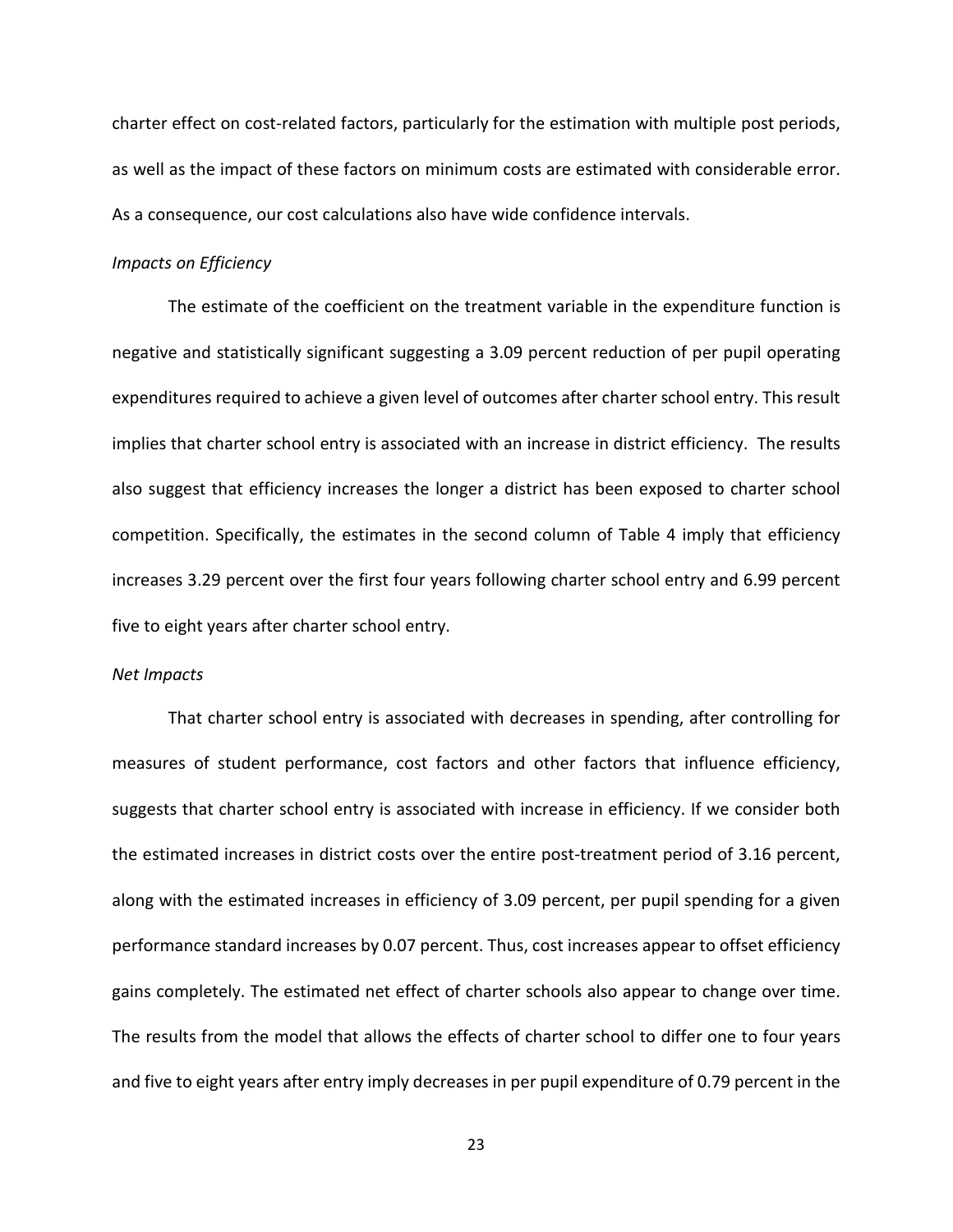first four years and of 3.54 percent during years 5 to 8. The difference in the magnitude of the net effects between the two specifications is mainly driven by the much larger charter effect on efficiency in later time periods. Thus, although cost increases and efficiency gains appear to offset each other during the first years immediately following charter school entry, over the long run, as efficiency gains grow, the spending used to achieve given levels of outcomes decreases.

## **CONCLUSIONS**

Our conceptual model, based on the cost function approach, suggests that charter schools can influence the amount of spending used to achieve student outcomes in traditional school districts by changing the cost and efficiency of educating students. Costs are altered if charter schools change the composition and number of students in traditional school districts. Efficiency can increase if traditional schools react to charter competition by improving services or by reallocating resources from less to more productive uses. Decreases in efficiency can be a result of unforeseen reductions in enrollment leading to underutilization of administrators and teachers or increased spending for new programs that do not lead to increases in students' performance.

Our empirical analysis shows that charter schools in New York State have increased the cost of providing education in traditional school districts by decreasing student enrollment and increasing the number of poor and disabled students. They have reduced costs by decreasing the number of students with limited English proficiency. The net of these effect increases the costs of providing education for traditional schools, although we caution that these estimates have a large confidence interval around them. Additionally, we provide evidence that charter schools in New York State are associated with increased district efficiency. Comparing cost and efficiency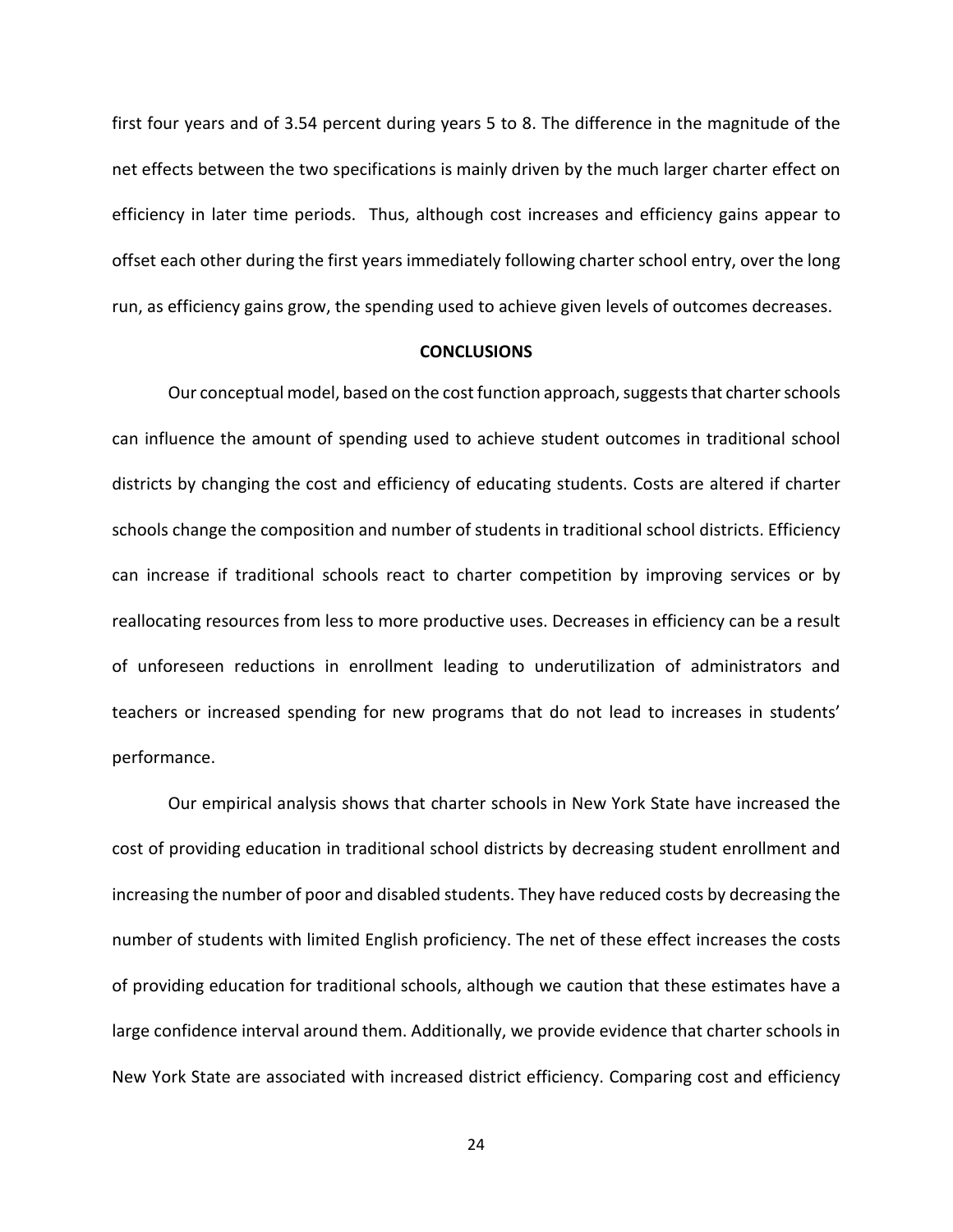impacts, cost increase and efficiency gains roughly offset each other in the first years after charter school entry, but efficiency gains outweigh cost increases five to eight years after charter entry.

Our findings have important implications for policy makers and the public finance literature. First, our study is the first to combine cost function and program evaluation literature to study the effect of charter schools on spending in traditional public schools. Second, our study establishes, theoretically and empirically, that charter schools can influence the cost and efficiency of providing education and that both of these factors have to be considered in estimating the net effect of charters on spending in traditional public schools. Third, we provide evidence that charter schools increase costs and the efficiency of school districts in New York. Our results also suggest that in the long run the efficiency gains are greater than the cost increases.

Our findings come with two caveats, however. First, education is characterized by the joint production of multiple outputs, and our estimates of the effect of charter schools on district efficiency only control for a limited set of those outcomes. Thus, the increase in efficiency we estimate could reflect either the more efficient use of resources to educate students or reductions in spending for outcomes other than those for which we control. Second, even after controlling for the measures of student need that we include in our cost function, transfers to charter schools can leave district schools with students that have different underlying abilities to achieve educational objectives. We cannot determine whether the change in efficiency associated with charter school entry, as we measure it, is the result of improved district programming and operations, or changes in the underlying ability of its students.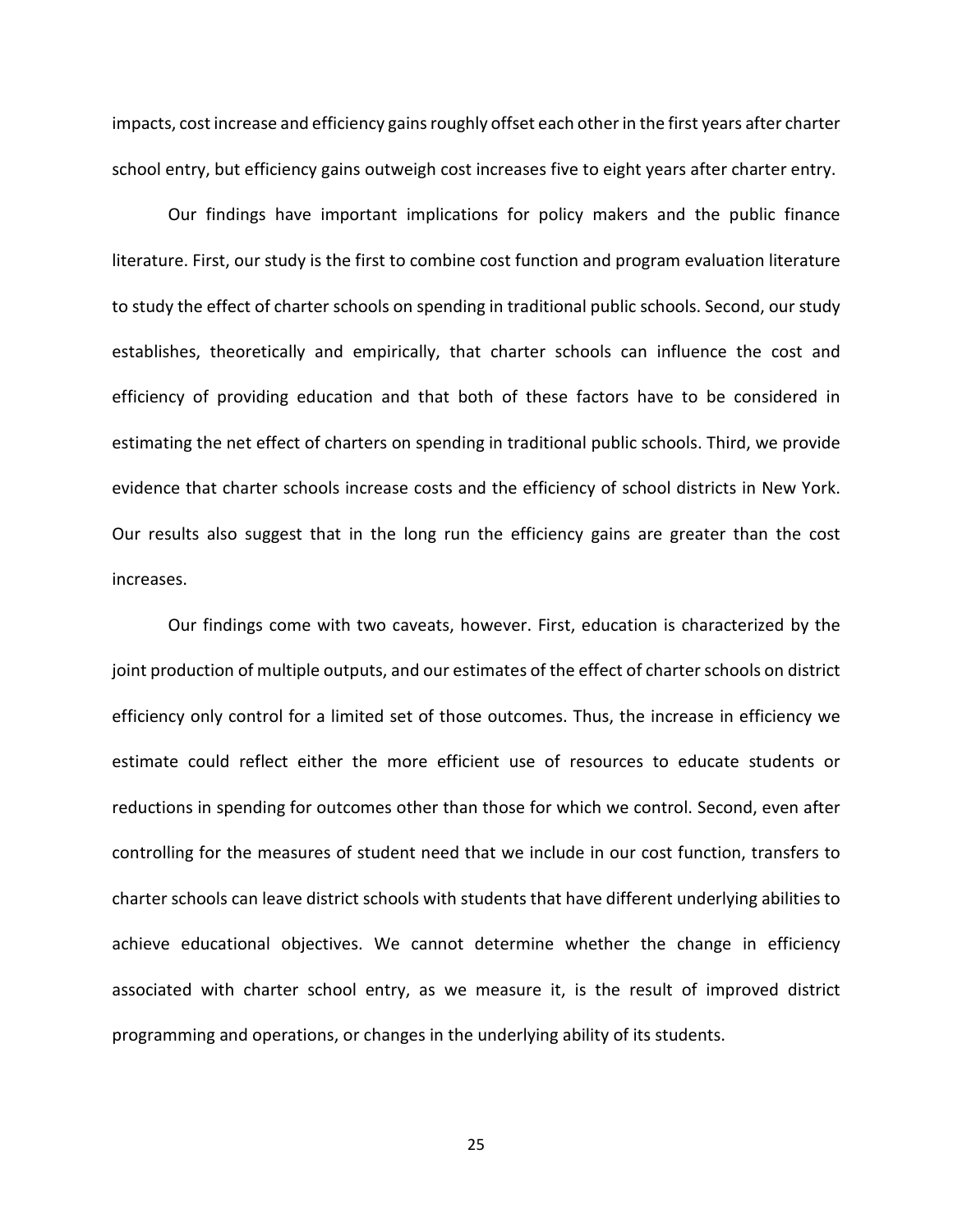Although there are these limits to our approach to measuring the effects of charter schools on districts costs and efficiency, it has the benefits of providing conceptual clarity and a framework for assessing the potentially countervailing effects of charter schools. Thus, we believe it would be useful to replicate this study for other states. More specifically, the efficiency gains presented in this study are likely to be associated with specific program features in New York State. Particularly, the application and monitoring processes New York State charter authorizers use has been ranked among the most comprehensive in the nation. Furthermore, almost all charter schools in New York State are non-profit organizations focusing on education related missions and not profit maximization. These program features are likely to determine how charter schools influence efficiency in traditional schools and thus our findings may only apply to states with similar charter policies. Application of our approach to districts in a broader set of states with a variety of charter school policies can help advance our understanding of charter school effects of traditional public school districts.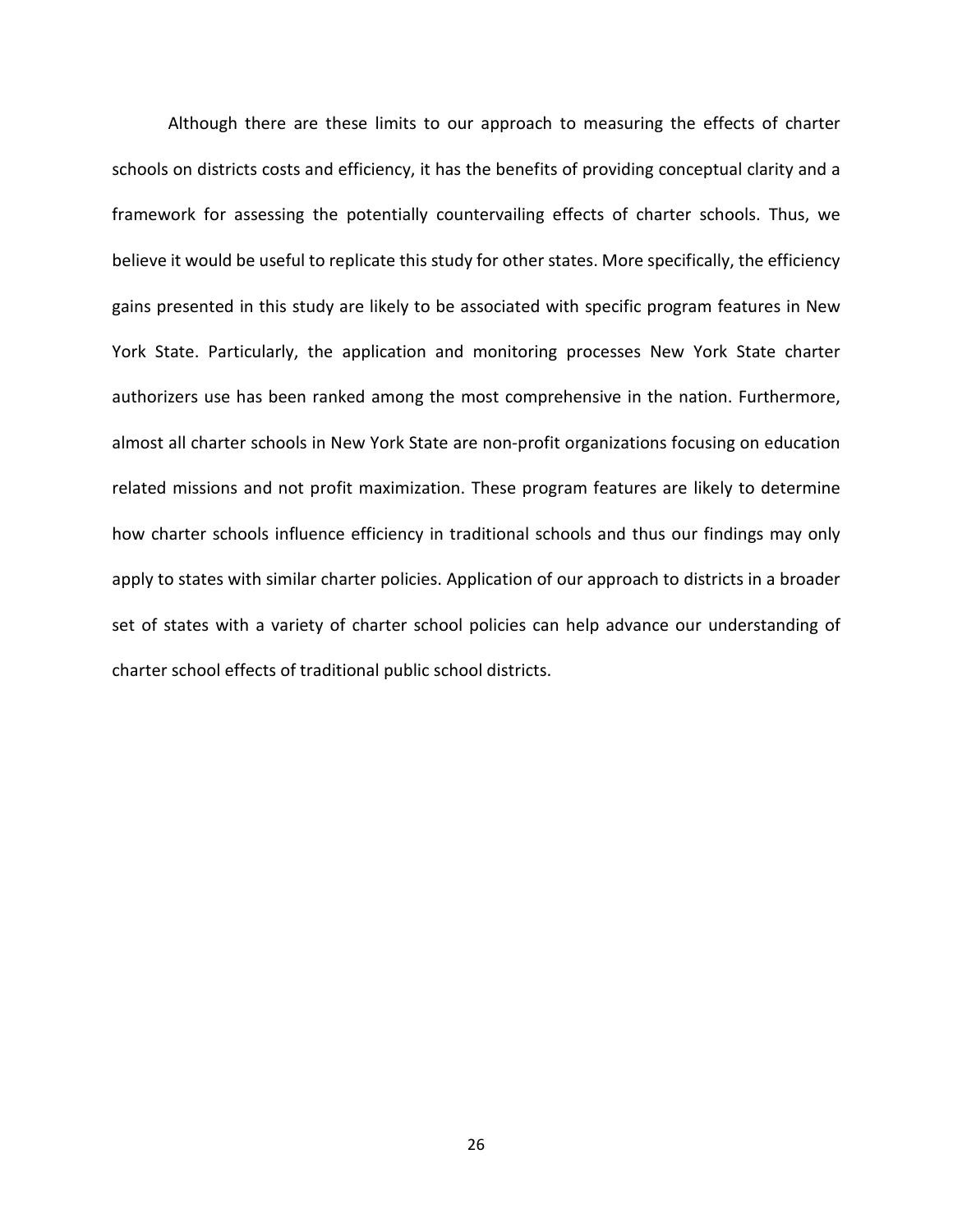## **REFERENCES**

- Andrews, Matthew, William Duncombe, and John Yinger. "Revisiting economies of size in American education: are we any closer to a consensus?" *Economics of Education Review* 21, no. 3 (2002): 245-262.
- Arapis, T., Reitano, V., and Bruck, E. 2017. "The fiscal savings behavior of Pennsylvania school districts through the great recession." *Public Budgeting & Finance.* 37: 47–70
- Arsen, D., Plank, D., and Sykes, G. 1999. "School Choice Policies in Michigan: The Rules Matter." Accessed October 9. http://edtech. connect. msu. edu/choice/conference/default. asp.
- Arsen, D., and Ni, Y. 2012. "The effects of charter school competition on school district resource allocation." *Educational Administration Quarterly*. 48(1): 3-38.
- Bettinger, E. P. 2005. "The effect of charter schools on charter students and public schools. *Economics of Education Review*. 24(2): 133-147.
- Bifulco, R., and Reback, R. 2014. Fiscal Impacts of Charter Schools: Lessons from New York." *Education Finance and Policy*. 9(1): 86-107.
- Booker, K., Gilpatric, S. M., Gronberg, T., and Jansen, D. 2008. "The effect of charter schools on traditional public school students in Texas: Are children who stay behind left behind?" *Journal of Urban Economics*, 64(1): 123-145.
- Cobb, C. D., & Glass, G. V. (1999). Ethnic segregation in Arizona charter schools. *education policy analysis archives*, 7(1).
- Downes, T. A., and Pogue, T. F. 1994. "Adjusting school aid formulas for the higher cost of educating disadvantaged students." *National Tax Journal*. 47(1): 89-110.
- Duncombe, W., and Yinger, J. 1998. "School finance reform: aid formulas and equity objectives." *National Tax Journal*. 51(2): 239–262.
- Duncombe, W., and Yinger, J. 2005. "How much more does a disadvantaged student cost?" *Economics of Education Review*. 24(5): 513-532.
- Duncombe, W., and Yinger, J. 2008. "Measurement of cost differentials." *Handbook of research in education finance and policy.* Ladd, H.F and Fiske T.E. (eds): 238-256.
- Duncombe, W., and Yinger, J. 2011a. "Are education cost functions ready for prime time? An examination of their validity and reliability." *Peabody Journal of Education*. 86(1), 28-57.
- Duncombe, W., and Yinger, J. 2011b. "Making do: state constraints and local responses in California's education finance system." *International Tax and Public Finance*. 18(3): 337- 368.
- Eom, T. H., Duncombe, W., Nguyen-Hoang, P., and Yinger, J. 2014. "The unintended consequences of property tax relief: New York's STAR program." *Education Finance and Policy*. 9(4): 446-480
- Fiske, E., & H. Ladd, (2000). "When Schools Compete: A Cautionary Tale." Washington, D.C.: Brookings Institution.
- Frankenberg, E., Siegel-Hawley, G., & Want, J. 2010. *Choice without equity: Charter school segregation and the need for civil rights standards*. Los Angeles: The Civil Rights Project/Proyecto Derechos Civiles
- Gronberg, T. J., Jansen, D. W., and Taylor, L. L. 2012."The relative efficiency of charter schools: A cost frontier approach." *Economics of Education Review*. 31(2): 302-317.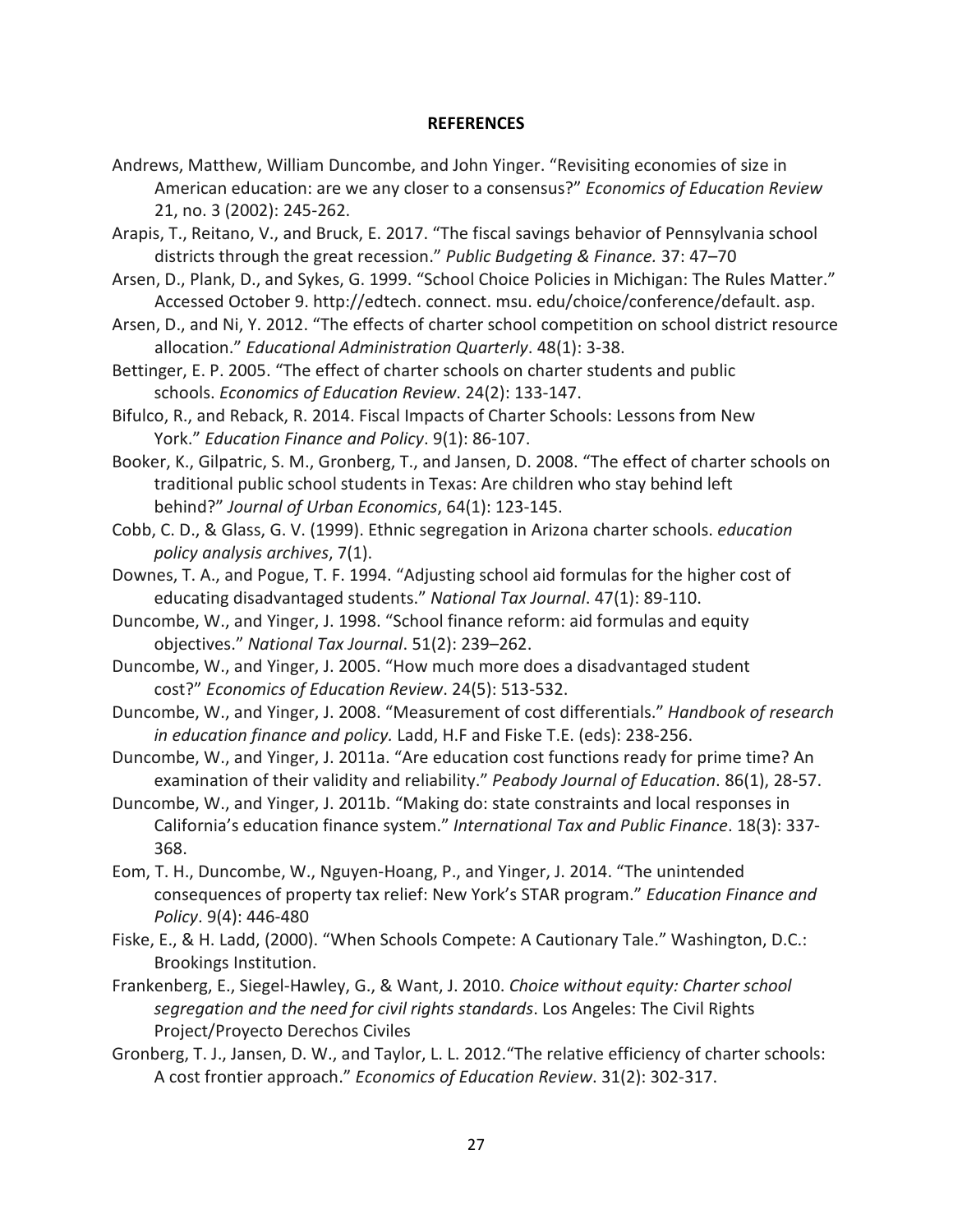- Hahn, J., Hausman, J., and Kuersteiner, G. 2004. "Estimation with weak instruments: Accuracy of higher-order bias and MSE approximations." *The Econometrics Journal*. 7(1): 272-306.
- Hansen, Lars Peter 1982. "Large Sample Properties of Generalized Method of Moments Estimators". *Econometrica.* 50(4): 1029–1054.
- Hausman, J. A., Newey, W. K., Woutersen, T., Chao, J. C. and Swanson, N. R. 2012. "Instrumental variable estimation with heteroskedasticity and many instruments." *Quantitative Economics*. 3(2): 211–255.
- Hoxby, C.M. 2000. "Does competition among public schools benefit students and taxpayers?" *American Economic Review*. 97(5): 209–238.
- Hoxby, C. M. 2002. The Cost of Accountability (No. w8855). *National Bureau of Economic Research*.
- Hoxby, C.M. 2003a. "School choice and school productivity (or, Could school choice be the tide that lifts all boats?)." In: Hoxby, C.M. (Ed.), *The Economics of School Choice*. Univ. of Chicago Press, Chicago.
- Hoxby, C.M. 2003b. "School choice and school competition: Evidence from the United States." *Swedish Economic Policy Review.* 10(1): 11–67.
- Hull, J. (2010). "Cutting to the bone: How the economic crisis affects schools." Accessed October 9. http://www. centerforpubliceducation. org/Main-Menu/Publiceducation/Cutting-to-the-bone-At-a-glance/Cutting-to-the-bone-How-theeconomiccrisis-affects-schools.html.
- Imberman, S. A. 2011. "The effect of charter schools on achievement and behavior of public school students." *Journal of Public Economics*. 95(7): 850-863.
- Jabbar, H. 2016. "Selling schools: Marketing and recruitment strategies in New Orleans." *Peabody Journal of Education*. 91(1): 4-23.
- Lacireno-Paquet, N., Holyoke, T. T., Moser, M., and Henig, J. R. 2002. "Creaming versus cropping: Charter school enrollment practices in response to market incentives." *Educational Evaluation and Policy Analysis*. 24(2): 145-158.
- Ladd, H. F., Clotfelter, C. T., and Holbein, J. B. 2016. "The growing segmentation of the charter school sector in North Carolina." *Education Finance and Policy.* 12(4): 536-563
- Lee V., & Croninger, R.G.. (1994). Parental Choice of Schools and Social Stratification in Education: The Paradox of Detroit. *Education Evaluation and Policy Analysis*, 16(4), 434-457.
- Molnar, A. 1996. "Charter schools: The smiling face of disinvestment." *Educational Leadership.* 54(2): 9-15.
- Moody's. 2013. "Announcement: Moody's: Charter schools pose greatest credit challenge to school districts in economically weak urban areas." *Global Credit Research* - 15 Oct 2013. Accessed October 9.

[https://www.moodys.com/research/Moodys-Charter-schools-pose-greatest-credit-challenge](https://www.moodys.com/research/Moodys-Charter-schools-pose-greatest-credit-challenge-to-school-districts--PR_284505)[to-school-districts--PR\\_284505](https://www.moodys.com/research/Moodys-Charter-schools-pose-greatest-credit-challenge-to-school-districts--PR_284505)

- National Alliance for Public Charter Schools (NAPCS). 2017. "Measuring Up to the Model: A Tool for Comparing State Charter School Laws." Accessed October 9. [http://www.publiccharters.org/law/ViewComponent.aspx?comp=21\)](http://www.publiccharters.org/law/ViewComponent.aspx?comp=21).
- Ravitch, D. (2010) The Death and Life of the Great American School System: How Testing and Choice Are Undermining Education. Basic Books: New York.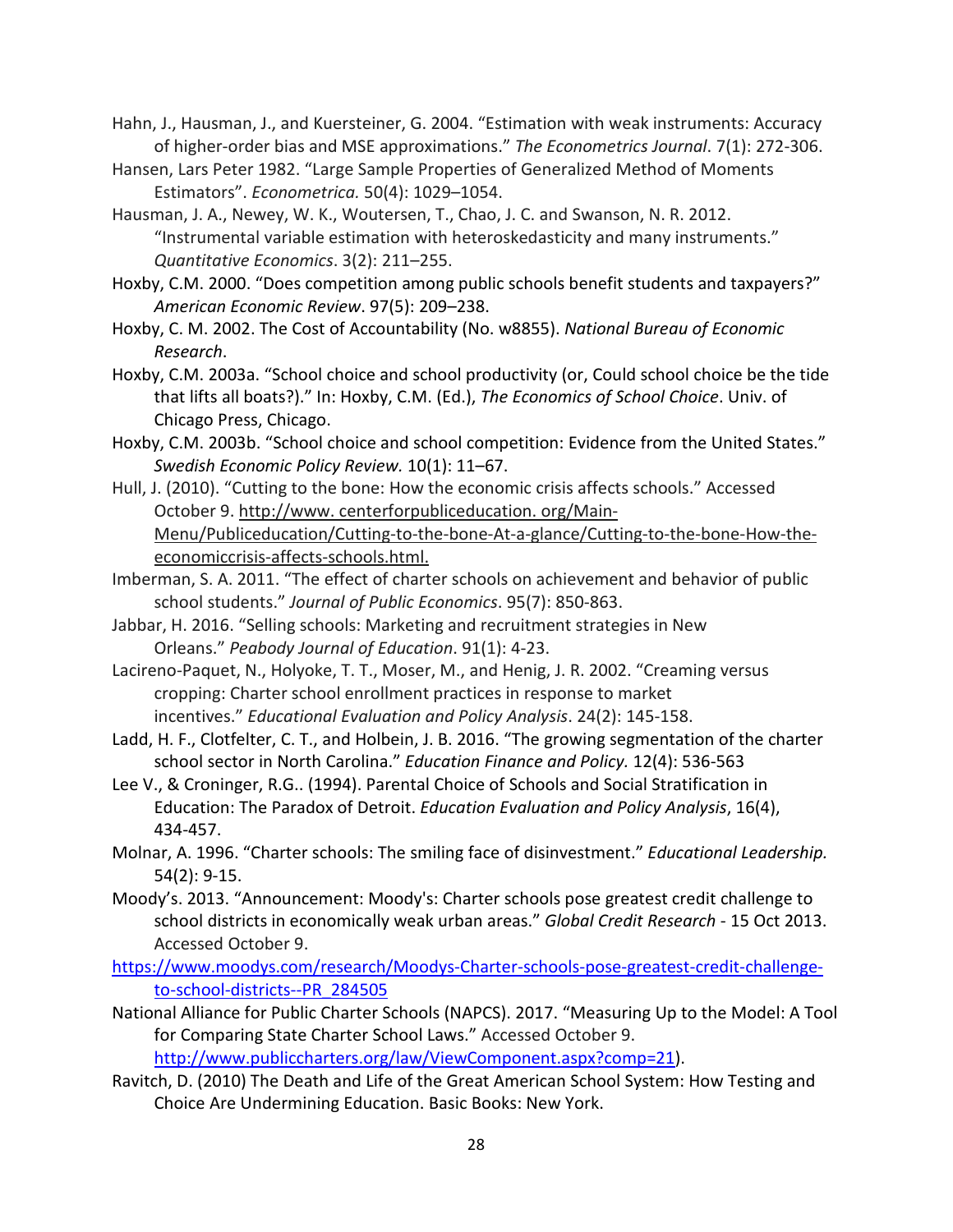- Reschovsky, A., and Imazeki, J. 2001. "Achieving education adequacy through school finance reform." *Journal of Education Finance.* 26(4): 373–396.
- Reschovsky, A., and Imazeki, J. 2003. "Let No Child Be Left Behind: Determining the Cost of Improving Student Performance." *Public Finance Review.* 31(3): 263–290.
- Rockoff, J. E. 2010. "Local response to fiscal incentives in heterogeneous communities." *Journal of Urban Economics*, *68*(2), 138-147.
- Staiger, D., & Stock, J. (1997). Instrumental Variables Regression with Weak Instruments. Econometrica, 65(3), 557-586. doi:10.2307/2171753
- Thernstrom, S., & Thernstrom, A. (2009). America in black and white: One nation, indivisible. Simon and Schuster.
- Viteritti, J. P. (1999). Choosing equality: School choice, the constitution and civil society: Brookings Institution Press.
- Wells, A. S. (1993). Time to Choose: America at the Crossroads of School Choice Policy. New York: Hill and Wang.
- Welner, K.G. 2013. "The dirty dozen: How charter schools influence student enrollment. Teachers College Record." Accessed October 9. [http://www.tcrecord.org/Content.asp?](http://www.tcrecord.org/Content.asp?ContentID)
- West, A., Ingram, D., and Hind, A. 2006. "Skimming the Cream Admissions to Charter Schools in the United States and to Autonomous Schools in England." *Educational Policy*. 20(4): 615- 639.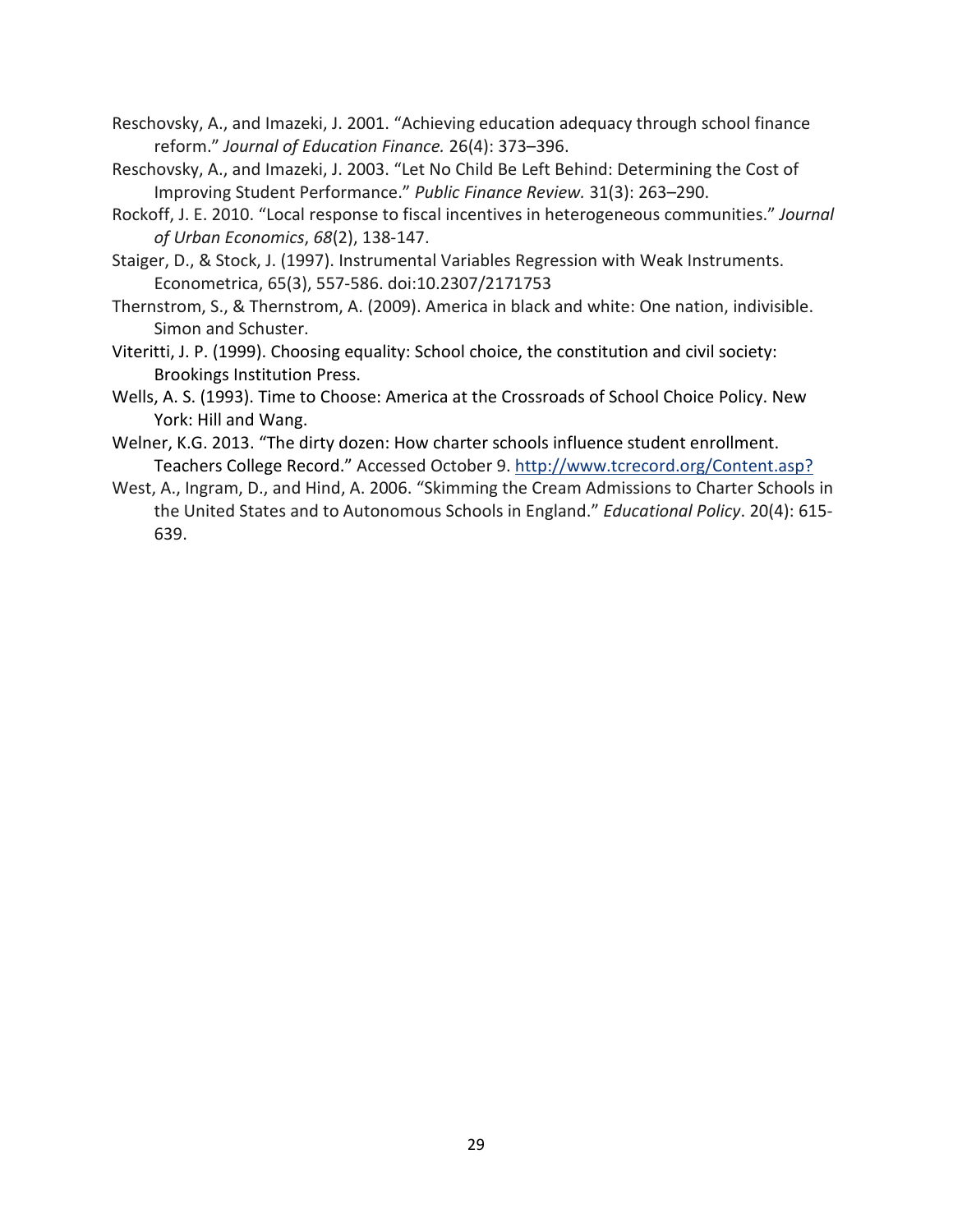|                               | First       | Number of      | Percentage of             | Percentage of           | Percentage of             | Highest                  | Percentage of         |
|-------------------------------|-------------|----------------|---------------------------|-------------------------|---------------------------|--------------------------|-----------------------|
|                               | Charter     | Charter        | <b>Charter Enrollment</b> | <b>Charter Students</b> | Student in                | Percentage of            | Students              |
|                               | Established | Schools in     | in 2013/14                | <b>Outside District</b> | <b>District Receiving</b> | Charter School           | <b>Receiving Free</b> |
|                               |             | 2013/14        |                           |                         | Free Lunch in             | Student in               | Lunch in              |
| District                      |             |                |                           |                         | 1999                      | <b>Adjacent District</b> | Adjacent District     |
| Albany                        | 1999/00     | 11             | 21.71                     | 22.15                   | 51.48                     | 5.41                     | 42.67                 |
| <b>Buffalo</b>                | 2000/01     | 15             | 20.05                     | 4.59                    | 66.47                     | 24.33                    | 62.02                 |
| East Irondequoit <sup>1</sup> | 2011/12     | 0              | 0.01                      | N/A                     | 12.50                     | 10.34                    | 70.96                 |
| Greece                        | 2013/14     | $\mathbf{1}$   | 0.01                      | 97.29                   | 11.95                     | 10.34                    | 70.96                 |
| Hempstead                     | 2000/01     | $\overline{2}$ | 10.54                     | 25.87                   | 53.39                     | 2.41                     | 24.74                 |
| Ithaca                        | 2009/10     | $\mathbf{1}$   | 1.17                      | 59.33                   | 19.09                     | 1.61                     | 19.88                 |
| Kenmore-Tonawanda             | 2001/02     | $\mathbf{1}$   | 2.53                      | 88.72                   | 14.89                     | 20.05                    | 66.47                 |
| Lackawanna                    | 2001/02     | $\mathbf{1}$   | 24.3                      | 42.24                   | 62.02                     | 20.05                    | 66.47                 |
| Mohonasen <sup>2</sup>        | 2005/06     | 0              | $\Omega$                  | N/A                     | N/A                       | 21.71                    | 51.48                 |
| <b>Mount Vernon</b>           | 2011/12     | $\mathbf{1}$   | 3.1                       | 1.25                    | 42.45                     | 2.03                     | 62.12                 |
| Newburgh                      | 2013/14     | $\mathbf{1}$   | 0.48                      | 8.47                    | 43.16                     | 0.01                     | 4.58                  |
| Niagara Wheatfield            | 2006/07     | $\mathbf{1}$   | 0.24                      | 97.48                   | 14.21                     | 5.23                     | 42.70                 |
| Riverhead                     | 2000/01     | $\mathbf{1}$   | 2.6                       | 53.2                    | 25.81                     | 0.7                      | 0.00                  |
| Rochester                     | 2001/02     | 9              | 10.34                     | 3.49                    | 70.96                     | 0.45                     | 3.04                  |
| Roosevelt                     | 2000/01     | $\mathbf{1}$   | 8.82                      | 55.43                   | 53.06                     | 2.44                     | 24.74                 |
| Schenectady <sup>3</sup>      | 2000/01     | 0              | 1.7                       | N/A                     | 49.27                     | 0.01                     | 7.98                  |
| Syracuse                      | 2000/01     | $\overline{2}$ | 6.05                      | 6.36                    | 56.20                     | 0.01                     | 20.78                 |
| Troy                          | 2001/02     | $\overline{2}$ | 18.68                     | 12.91                   | 39.39                     | 5.4                      | 12.45                 |
| Utica                         | 2013/14     | $\mathbf{1}$   | 1.76                      | 4.47                    | 59.57                     | 0.19                     | 21.13                 |
| Yonkers                       | 2005/06     | $\mathbf{1}$   | 2.03                      | 3.72                    | 62.12                     | 3.1                      | 42.45                 |

**TABLE 1 Charter School Location in New York State Outside of New York City**

*Sources:* Table based on information from the Basic Educational Data System (BEDS) and SUNY charter school institute.

1. Charter school closed in 2012/13

2. Charter school closed in 2008/09.

3. Charter school closed in 2004/05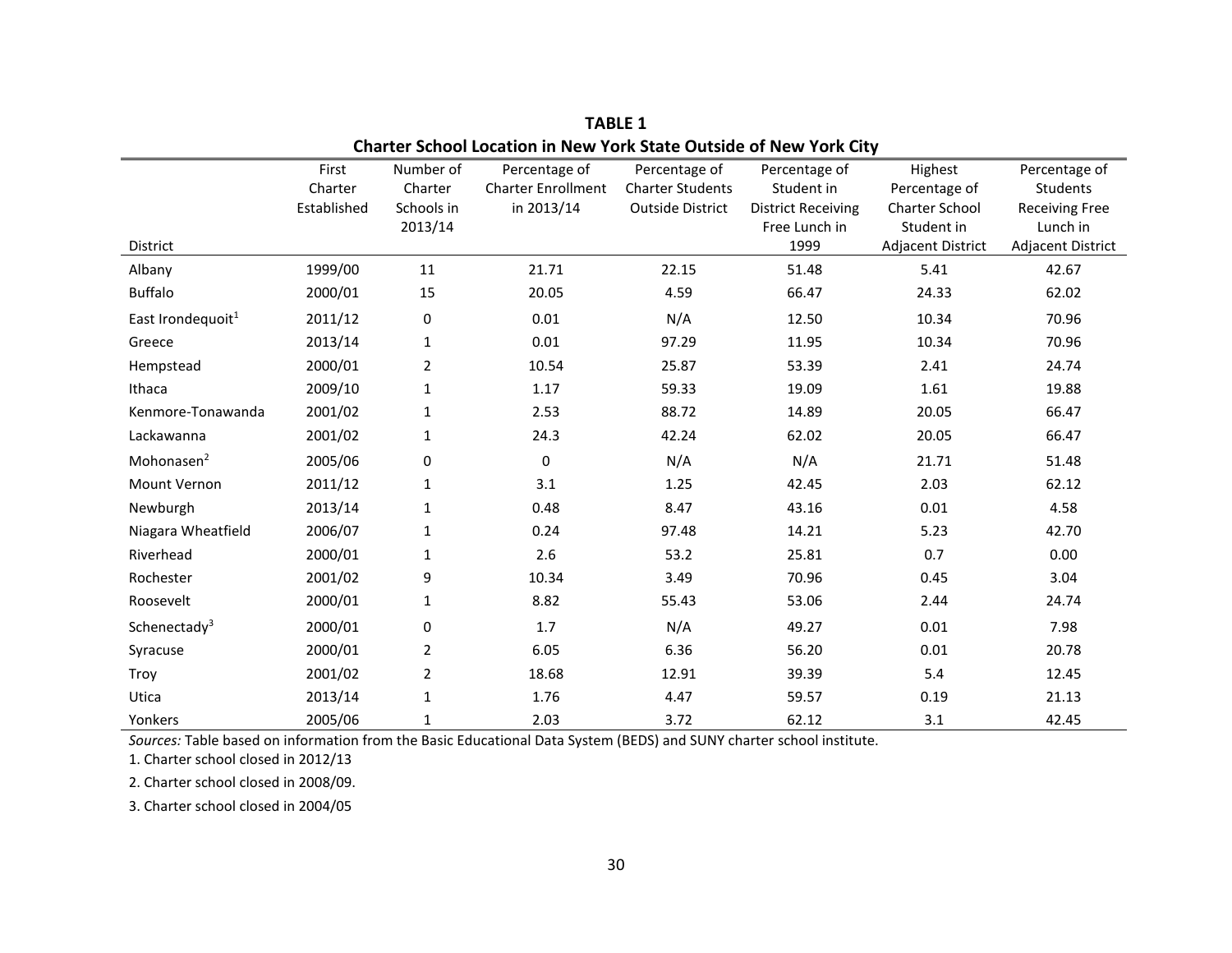|                                                                                                   | <b>Treated Districts</b> |                              | <b>Control Districts</b> |                       |                    |
|---------------------------------------------------------------------------------------------------|--------------------------|------------------------------|--------------------------|-----------------------|--------------------|
|                                                                                                   | Mean                     | Standard<br><b>Deviation</b> | Mean                     | Standard<br>Deviation | Mean<br>Difference |
| <b>District Count</b>                                                                             | 14                       |                              | 14                       |                       |                    |
| Operating expenditures <sup>1</sup>                                                               | 16,384                   | 1,667                        | 16,499                   | 3,423                 | $-114$             |
| Performance Index <sup>1</sup><br>(Mean of % proficient, % earning<br>diploma, and % non-dropout) | 46.02                    | 6.51                         | 49.52                    | 9.12                  | $-3.5$             |
| <b>Cost Related Variables</b>                                                                     |                          |                              |                          |                       |                    |
| Comparable wage index <sup>2</sup>                                                                | 1.02                     | 0.12                         | 1.00                     | 0.13                  | 0.02               |
| Enrollment <sup>1</sup>                                                                           | 13,318                   | 13,758                       | 5,269                    | 3,796                 | 8,048*             |
| Percent of students with<br>disabilities <sup>1</sup>                                             | 14.37                    | 5.12                         | 13.75                    | 2.78                  | 0.62               |
| Percent LEP students <sup>1</sup>                                                                 | 5.98                     | 5.08                         | 7.76                     | 5.8                   | $-1.78$            |
| Percent free lunch <sup>1</sup>                                                                   | 55.06                    | 8.78                         | 52.16                    | 11.29                 | 2.9                |
| <b>Efficiency Variable</b>                                                                        |                          |                              |                          |                       |                    |
| Local tax share $1,3,4$                                                                           | 0.54                     | 0.22                         | 0.50                     | 0.19                  | 0.04               |
| Share of state aid 1                                                                              | .05                      | 0.1                          | 0.05                     | 0.1                   | 0                  |
| Income per pupil <sup>1</sup>                                                                     | 100,197                  | 26,151                       | 97,647                   | 31,937                | 2,549              |
| Percent college graduates <sup>3,4</sup>                                                          | 19.46                    | 5.78                         | 16.40                    | 4.23                  | 3.06               |
| Percent youth (age $5 - 17$ ) <sup>3,4</sup>                                                      | 28.22                    | 2.19                         | 29.08                    | 3.85                  | $-0.86$            |
| <b>Instrumental Variable</b><br>Average percent of LEP students<br>in the county (excluding focal |                          |                              |                          |                       |                    |
| district) $1,5$                                                                                   | 2.27                     | 24.34                        | 2.13                     | .56                   | 0.14               |

**TABLE 2 Summary Statistics for Treated and Control Districts**

*Notes:* Summary measurements are for the year 1998/99, the only year in the data set without charter schools for all treated districts. Variables including the STAR tax share are not available for 1998/99 as the program was implemented in 1999/00. All monetary values are adjusted for inflation and displayed in 2014 dollars. Differences in means are tested using a t-test: \*\*\* p < 0.01; \*\* p < 0.05; \* p < 0.1. *Sources:*

(1) From New York State Education Department.

(2) From National Center for Education Statistics.

(3) From American Community Survey

(4) From U.S. Census (the annual values for inter-census years between 1999 and 2009 were interpolated by using the linear growth rate between 1999 and 2009).

(5) From U.S. Census, Count Business Patterns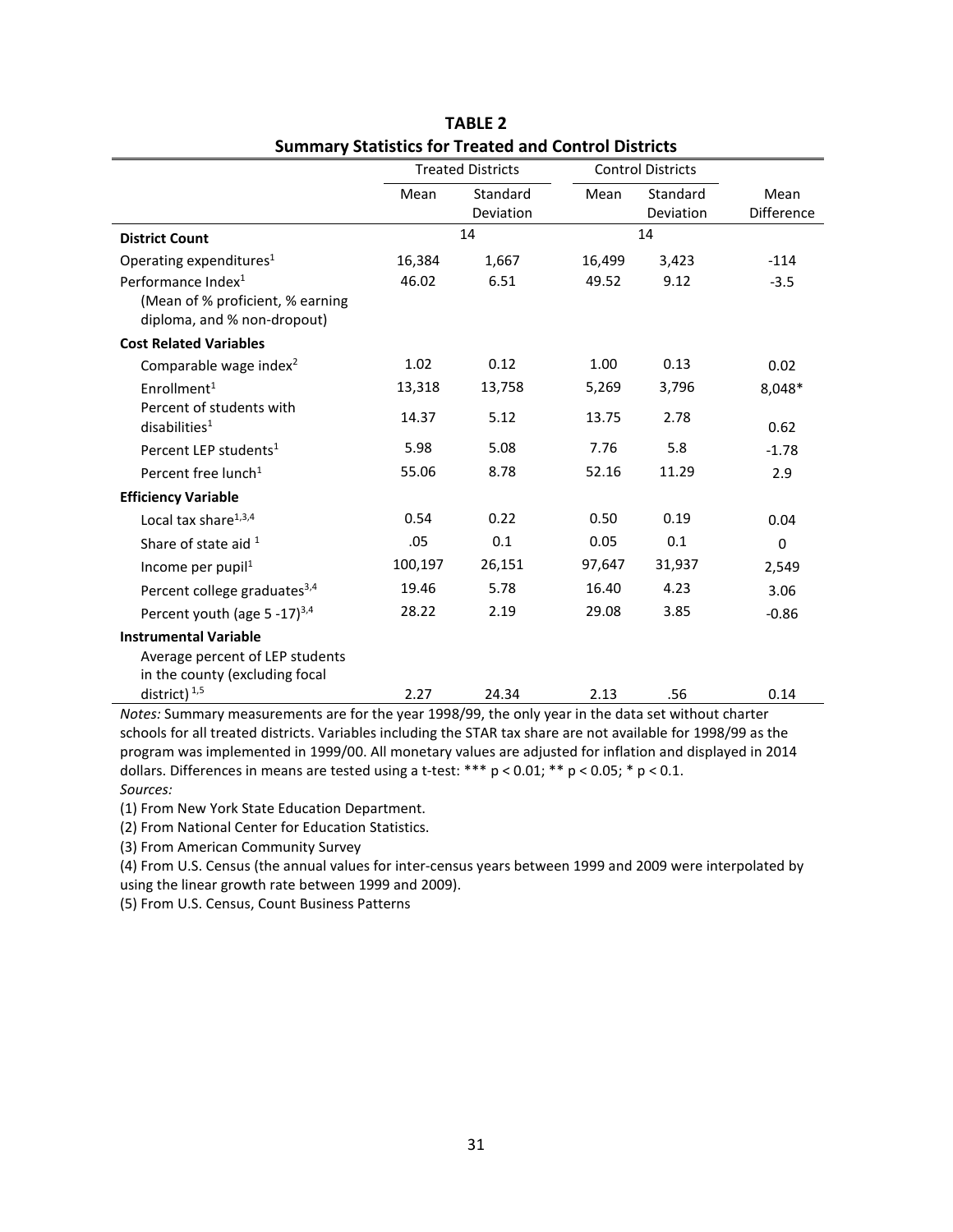|                               | <b>Effects of Charter School Entry on Cost-Related Variables</b> |          |                       |             |                       |            |                       |              |
|-------------------------------|------------------------------------------------------------------|----------|-----------------------|-------------|-----------------------|------------|-----------------------|--------------|
|                               | <b>Percentage Free Lunch</b>                                     |          | <b>Percentage LEP</b> |             | <b>Percentage IEP</b> |            | <b>Log Enrollment</b> |              |
|                               | (1)                                                              | (2)      | (3)                   | (4)         | (5)                   | (6)        | (7)                   | (8)          |
| <b>Treatment</b>              |                                                                  |          |                       |             |                       |            |                       |              |
| Treatment $\times$ Post       | $2.956*$                                                         |          | $-2.821**$            |             | 1.608*                |            | $-0.0744***$          |              |
|                               | (1.540)                                                          |          | (1.057)               |             | (0.937)               |            | (0.0253)              |              |
| Treatment × Years             |                                                                  | 3.137    |                       | $-2.569***$ |                       | 1.519      |                       | $-0.0616***$ |
| 1, 2, 3, and 4 Post           |                                                                  | (2.705)  |                       | (0.762)     |                       | (0.930)    |                       | (0.0205)     |
| Treatment $\times$ Years      |                                                                  | 2.629    |                       | $-2.856*$   |                       | 1.484      |                       | $-0.0889**$  |
| 5, 6, 7, and 8 Post           |                                                                  | (1.847)  |                       | (1.565)     |                       | (1.573)    |                       | (0.0349)     |
| Other                         |                                                                  |          |                       |             |                       |            |                       |              |
| Constant                      | 53.07***                                                         | 53.00*** | $6.431***$            | $6.479***$  | 13.89***              | $13.87***$ | $8.675***$            | $8.674***$   |
|                               | (1.050)                                                          | (1.062)  | (0.729)               | (0.724)     | (0.701)               | (0.665)    | (0.0176)              | (0.0176)     |
| <b>District fixed effects</b> | Yes                                                              | Yes      | Yes                   | Yes         | Yes                   | Yes        | Yes                   | Yes          |
| <b>Year fixed effects</b>     | Yes                                                              | Yes      | Yes                   | Yes         | Yes                   | Yes        | Yes                   | Yes          |
| <b>Observations</b>           | 448                                                              | 448      | 448                   | 448         | 448                   | 448        | 448                   | 448          |
| <b>Number of census</b>       | 28                                                               | 28       | 28                    | 28          | 28                    | 28         | 28                    | 28           |
| <b>R-squared</b>              | 0.363                                                            | 0.368    | 0.380                 | 0.394       | 0.158                 | 0.159      | 0.383                 | 0.412        |

| TABLE 3                                                |  |
|--------------------------------------------------------|--|
| iects of Charter School Entry on Cost-Related Variable |  |

Robust standard errors in parenthesis: \*\*\* p < 0.01; \*\* p < 0.05; \* p < 0.1